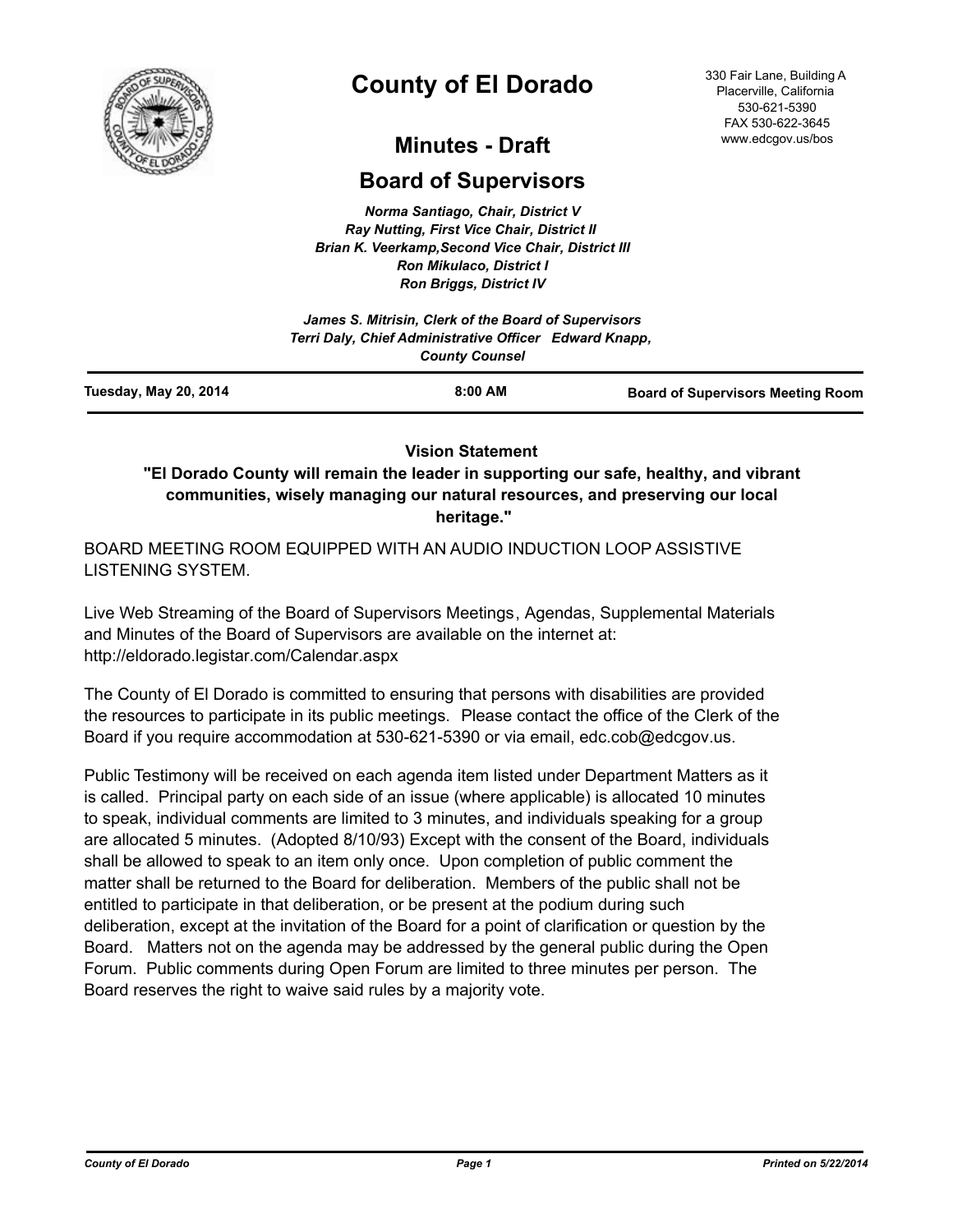Materials related to an item on this Agenda submitted to the Board of Supervisors after distribution of the agenda packet are available for inspection during normal business hours in the public viewing packet located in the foyer of Building A, 330 Fair Lane, Placerville or in the Board Clerk's Office located at the same address. Such documents are also available on the Board of Supervisors' Meeting Agenda webpage subject to staff's ability to post the documents before the meeting.

The Board of Supervisors is concerned that written information submitted to the Board the day of the Board meeting may not receive the attention it deserves The Board Clerk cannot guarantee that any FAX, email, or mail received the day of the meeting will be delivered to the Board prior to action on the subject matter.

The Board meets simultaneously as the Board of Supervisors and the Board of Directors of the Air Quality Management District, In-Home Supportive Services, Public Housing Authority, Redevelopment Agency and other Special Districts.

For Purposes of the Brown Act § 54954.2 (a), the numbered items on this Agenda give a brief description of each item of business to be transacted or discussed. Recommendations of the staff, as shown, do not prevent the Board from taking other action.

#### **8:00 A.M. - CALLED TO ORDER AND RECESSED TO CLOSED SESSIONS**

Present: 5 - Supervisor Briggs, Supervisor Santiago, Supervisor Mikulaco, Supervisor Veerkamp and Supervisor Nutting

#### **9:45 A.M. - RECONVENED TO OPEN SESSION AND CLOSED SESSION REPORTS**

**By a 4-0 vote (Supervisor Nutting did not participate), the Board took the following action(s):**

**The Board of Supervisors met with legal counsel and discussed whether Supervisor Nutting was suspended by operation of law under Gov't. Code section 1770.2 by the jury verdict on May 14, 2014 which found him guilty of six (6) misdemeanors. At the sentencing scheduled on June 6, 2014, Judge Buckley will decide whether or not the misdemeanor convictions result in Supervisor Nutting's removal from office under Gov't. Code sections 1770(h) and 1771.**

**Since the Board does not want to influence the Judge's decision at sentencing, and does not want to take actions that could be subject to attack if the Judge decides that Supervisor Nutting was automatically suspended on May 14th, the Board has decided to recess today's meeting after the presentations and the ceremonial items and Closed Sessions 41 and 42. Supervisor Nutting will be allowed to participate in those items. The Board will hear all other items scheduled for today at their meeting scheduled for June 10, 2014. The Board is cancelling the June 3, 2014 meeting.**

**The Board of Supervisors directed legal counsel to file papers with the Superior Court requesting that Judge Buckley let the Board of Supervisors know promptly whether the convictions in People v. Nutting result in a suspension or vacancy pursuant to Gov't. Code sections 1770, 1770.2 and 1771.**

Supervisor Briggs, Supervisor Santiago, Supervisor Mikulaco, Supervisor Veerkamp and Supervisor Nutting **Present:** 5 -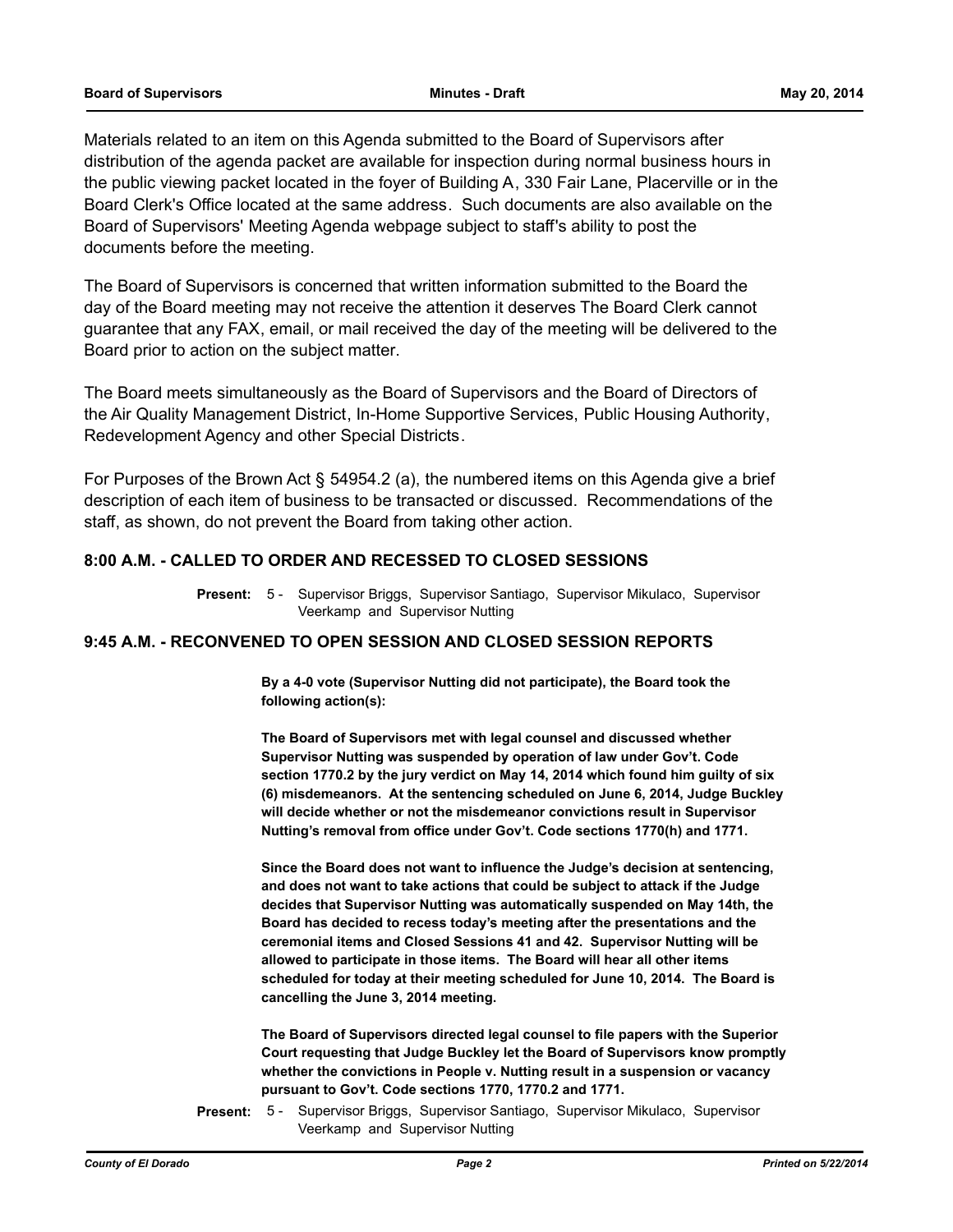#### **INVOCATION AND PLEDGE OF ALLEGIANCE TO THE FLAG**

**Pastor Mark Cowles of the Highway Bible Church gave the Invocation. Supervisor Mikulaco led the Pledge of Allegiance to the Flag.**

#### **ADOPTION OF THE AGENDA**

**A motion was made by Supervisor Briggs to Adopt the Agenda as proposed to include Item 31.** 

**Motion failed due to a lack of a second.**

#### **ADOPTION OF THE AGENDA**

*Public Comment: K. Payne, B. Smiley*

**A motion was made by Supervisor Veerkamp, seconded by Supervisor Mikulaco to Adopt the Agenda hearing only items 28, 29 and 35 and Continuing all other Agenda items to June 10, 2014.**

**Yes:** 4 - Santiago, Mikulaco, Veerkamp and Nutting

**Noes:** 1 - Briggs

The Board may make any necessary additions, deletions or corrections to the agenda including moving items to or from the Consent Calendar and adopt the agenda with one single vote. A Board member may request an item be removed from the Consent Calendar for discussion and possible action, and the item will be moved from Consent and heard as a separate item with Department Matters. Any member of the public may ask to address an item on the Consent Calendar prior to Board action.

#### **OPEN FORUM**

*Public Comment: W. Nagle, J. Neau, K. Payne*

#### **CAO UPDATE**

**No update.**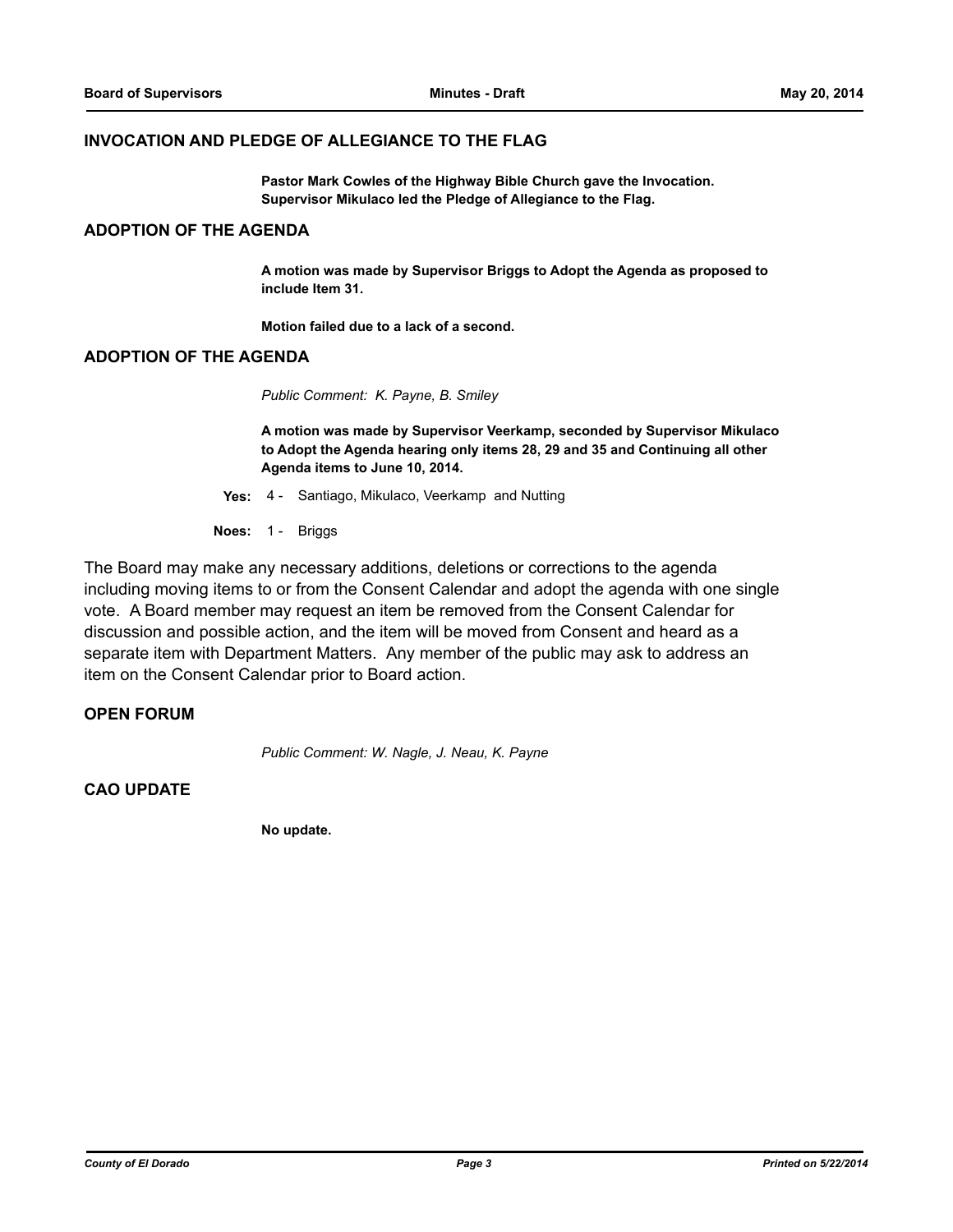#### **CONSENT CALENDAR 1**

**1. 14-0644** Chief Administrative Office recommending the Board consider the following:

> 1) Receive and file a development impact mitigation fee report for the Diamond-El Dorado Fire Protection District fee program; and 2) Order payment in the amount of \$90,000 for reimbursement to the Diamond-El Dorado Fire Protection District from their development impact mitigation fee account for a Type 1 Ladder Truck.

**FUNDING:** Payment for the claim will come from the Diamond-El Dorado Development Fee Trust Fund.

#### **This matter was Continued to June 10, 2014 upon Adoption of the Agenda as modified by the Board.**

**2. 14-0684** Chief Administrative Office, Parks Division, recommending the Board approve and authorize the Chair to sign Memorandum of Understanding No. 610-M1411 with the Cameron Park Community Services District in the amount of \$30,000 to assist with the Summer 2014 Aquatic Facility operation and programs, pending County Counsel review and approval.

**Funding:** General Fund.

**This matter was Continued to June 10, 2014 upon Adoption of the Agenda as modified by the Board.**

**3. 13-0438** Chief Administrative Office, Parks Division, recommending the Board approve and authorize the Chair to sign Memorandum of Understanding No. 048-M1511 with the City of Placerville, in the amount of \$20,000 to be used to extend aquatic operating hours from August 1, 2014 through September 15, 2014 and assist with operating costs for the 2014 Summer Season at the Aquatics Center, pending County Counsel review and approval.

**FUNDING:** General Fund.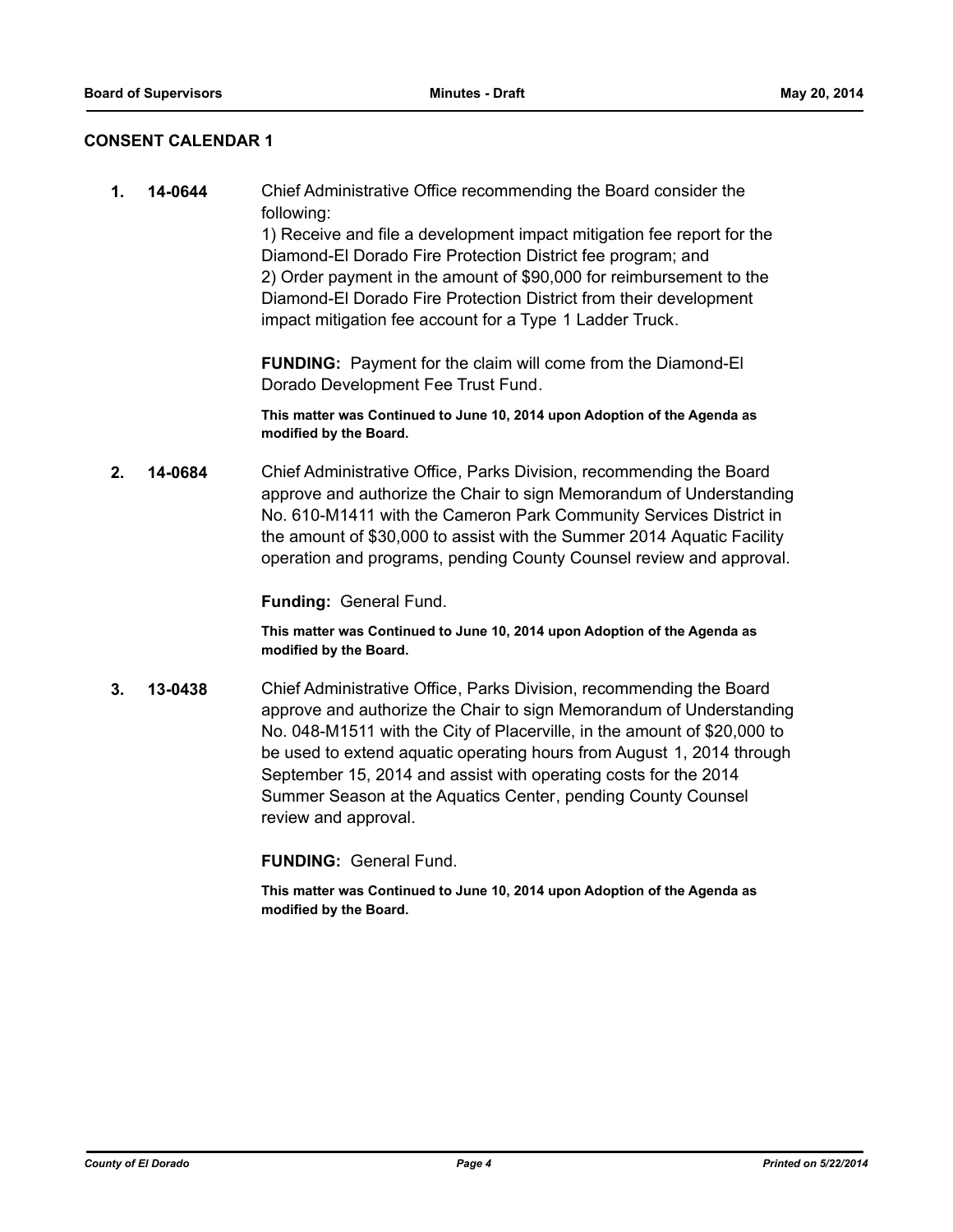**4. 13-0464** Chief Administrative Office, Procurement and Contracts, recommending the Board consider the following: 1) Authorize the Purchasing Agent to extend BP20130919 and BP20130920 for an additional 12 month term to expire on 05/31/2015 for the purchase of Fleet Tires to the low qualified bidders, Sierra Nevada Tire and Wheel of Placerville, CA and US Tire Sales and Service of Sacramento, CA; and 2) Authorize the Purchasing Agent to increase the blanket purchase orders on an "as needed" basis during the awarded period as long as funding is available within the requesting department's budget.

**FUNDING**: Fleet Internal Service Fund - Operations.

**This matter was Continued to June 10, 2014 upon Adoption of the Agenda as modified by the Board.**

**5. 14-0647** Chief Administrative Office, Procurement and Contracts Division, presenting a list of County surplus property and recommending the Board consider the following:

> 1) Declare the items as surplus and no longer required for public use; 2) Authorize disposal of same in accordance with the procedures outlined in the County's Purchasing Ordinance, Chapter 3.12 and Section 3.12.220 thereof; and

3) Authorize the Purchasing Agent to execute an agreement of the donation of computer equipment and accessories to Mother Lode Rehabilitation Enterprises, Inc. for a three year term.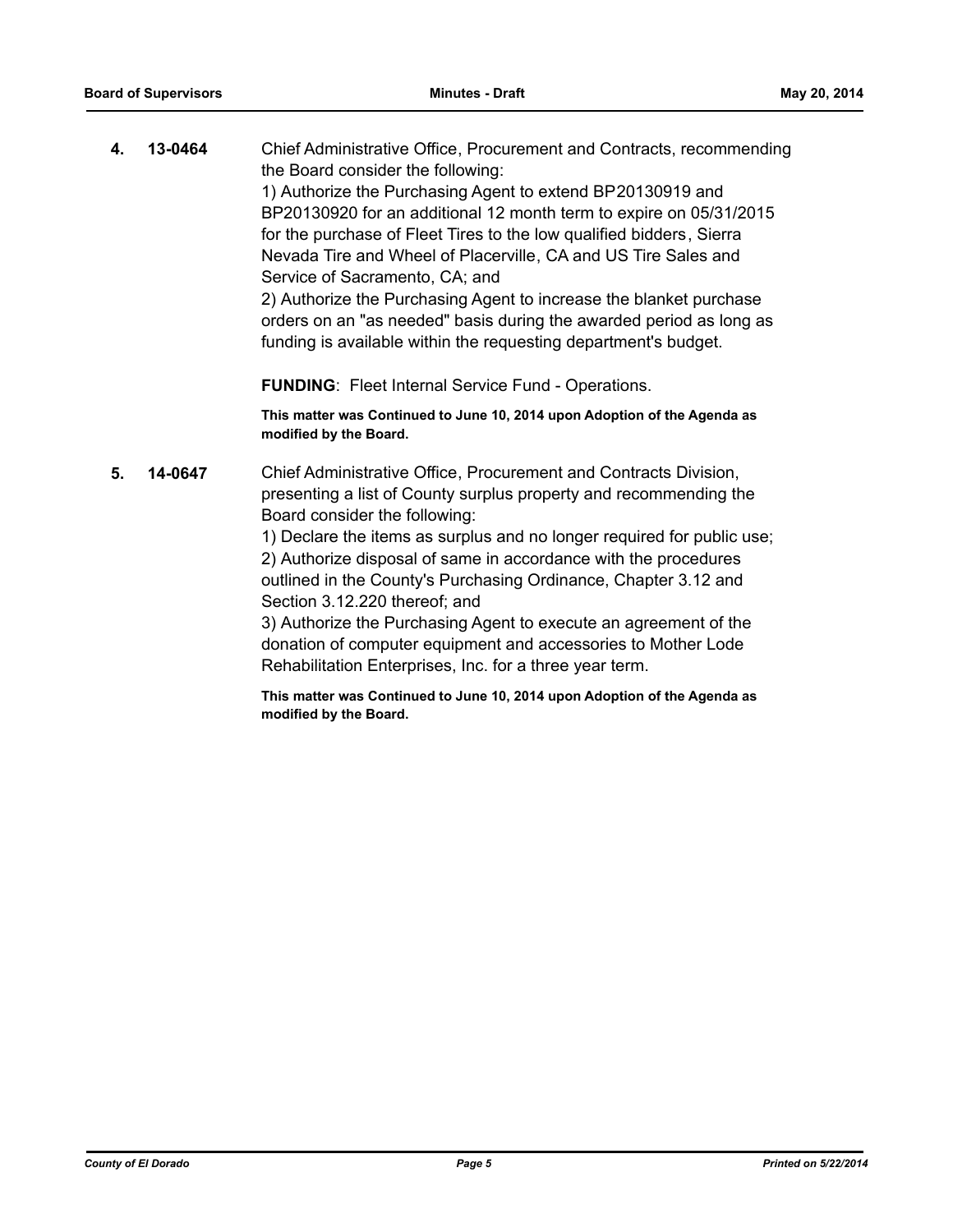**6. 14-0654** Chief Administrative Office, Procurement and Contracts on behalf of Community Development Agency, Transportation Division, recommending the Board approve the following: 1) Award Bid No. 14-863-060 for the purchase of Equipment / Truck Tires, Tubes, and Related Products and Services to the low qualified bidder, Sierra Nevada Tire and Wheel of Placerville, CA; 2) Authorize the Purchasing Agent to issue two blanket purchase orders, one for the East Slope (Category I) in the amount of \$80,000 and one for the West Slope (Category II) in the amount of \$135,000 for a twelve month (12-month) award period following Board approval; 3) Authorize the Purchasing Agent to increase the blanket purchase orders on an "as needed" basis during the awarded period as long as funding is available within the requesting department's budget; and 4) Authorize the Purchasing Agent to extend both blanket purchase orders for one additional twelve-month (12-month) award period at the same terms and conditions, if determined to be in the County's best interest upon expiration of the current term.

**FUNDING:** Non-General Fund (Road Fund Discretionary).

**This matter was Continued to June 10, 2014 upon Adoption of the Agenda as modified by the Board.**

**7. 13-1190** Chief Administrative Office, Risk Management Division, recommending the Board approve the following:

> 1) A revision to the 2014 rates for the Kaiser HMO for active employees and early retirees with implementation of the new rates beginning pay period 12 (starts on 5/17/14), 2014;

2) A refund of overpayment to current employees via a one-time payment in pay period 13 (starts on 5/31/14), 2014, to active early retirees via a one-time credit on the June 2014 Retiree Billing statement or via a one-time accounts payable check to employees or early retirees who have separated from the County who participated in the County Kaiser HMO plan in 2014; and

3) No change to the approved County contribution rate for the OE3 Trust Kaiser Plan participants.

**FUNDING:** Internal Service Fund - Risk Management Health Fund.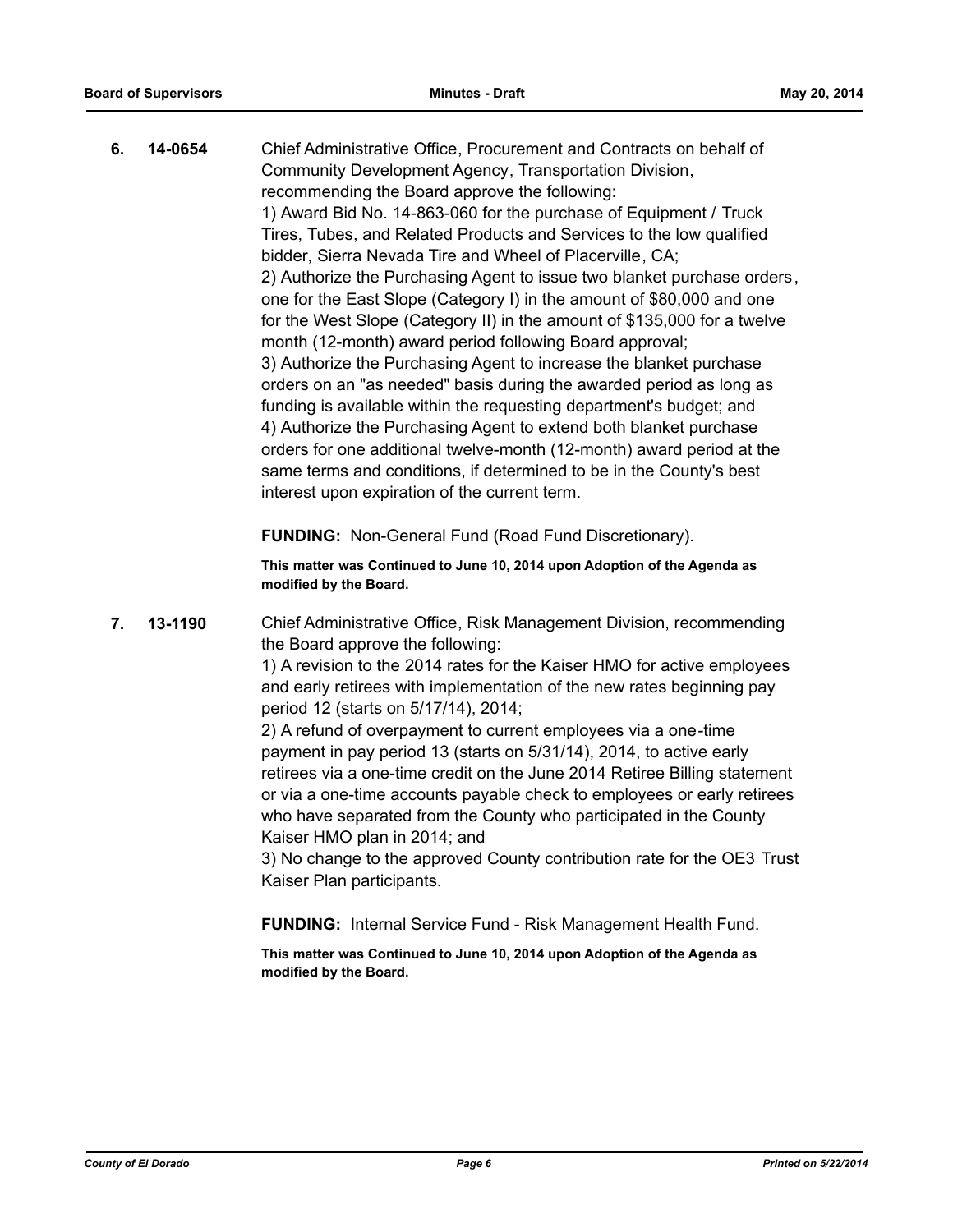**8. 14-0726** Chief Administrative Office recommending the Board approve and authorize the Chair to sign a retroactive Letter of Agreement with the Superior Court of California, County of El Dorado as a side letter to the Joint Occupancy Agreement with the Administrative Office of the Courts for Building C to allow the Court to compensate the County for custodial services provided by the County to the Court's Exclusive-Use Area in Building C.

> **This matter was Continued to June 10, 2014 upon Adoption of the Agenda as modified by the Board.**

**9. 14-0605** Community Development Agency, Administration and Finance Division, recommending the Board receive and file the State Controller's Office Audit Report dated March 21, 2014 for the County of El Dorado, Transportation Division's Indirect Cost Rate Proposals for Fiscal Years 2009/2010, 2010/2011 and 2011/2012.

#### **This matter was Continued to June 10, 2014 upon Adoption of the Agenda as modified by the Board.**

**10. 14-0291** Community Development Agency, Development Services Division, submitting for approval Final Map (TM10-1496-F-4) for Serrano Village K5, Phase 2, Unit 5 creating 21 residential lots on property identified by Assessor's Parcel Number 123-590-02, located on the south side of Greenview Drive, approximately 1,000 feet east of the intersection with Orsay Way, within the El Dorado Hills Specific Plan Area (Serrano Master Planned Community), in the El Dorado Hills area; and recommending the Board take the following actions: 1) Approve the Final Map for Serrano Village K5, Phase 2, Unit 5; 2) Approve and authorize the Chair to sign the Agreement to Make Subdivision Improvements; 3) Approve and authorize the Chair to sign the Agreement on Conditions for Acceptance of Roads; and

4) Approve and authorize the Chair to sign the Agreement on Conditions for Drainage Easements. (Supervisorial District 1)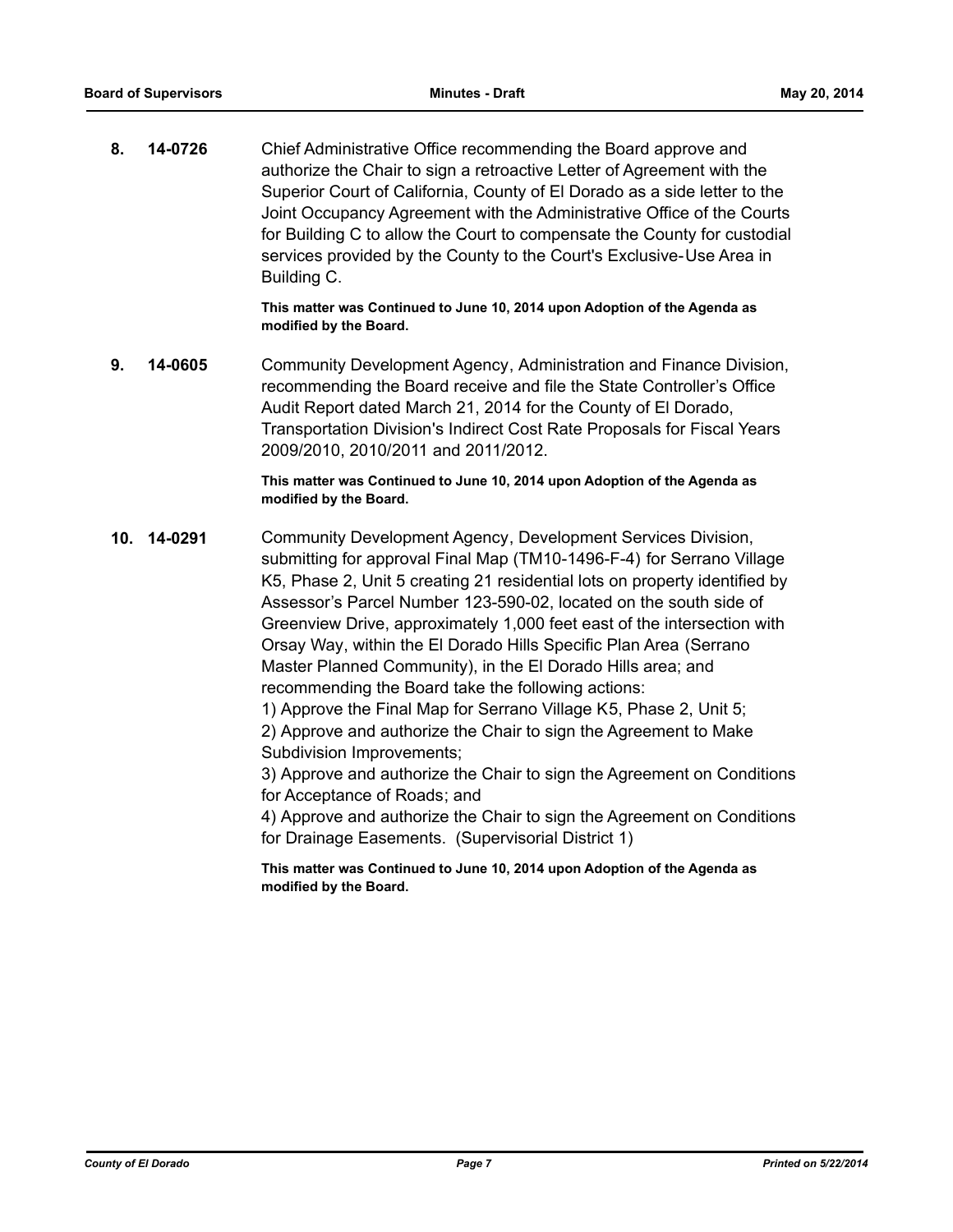| 11. 14-0292 | Community Development Agency, Development Services Division,<br>submitting for approval Final Map (TM10-1496-F-3) for Serrano Village<br>K5, Phase 2, Unit 6 creating 19 residential lots on property identified by<br>Assessor's Parcel Number 123-590-03, located on the south side of<br>Greenview Drive, approximately 1,000 feet east of the intersection with<br>Orsay Way, within the El Dorado Hills Specific Plan Area (Serrano<br>Master Planned Community), in the El Dorado Hills area; and<br>recommending the Board take the following actions:<br>1) Approve the Final Map for Serrano Village K5, Phase 2, Unit 6;<br>2) Approve and authorize the Chair to sign the Agreement to Make<br>Subdivision Improvements;<br>3) Approve and authorize the Chair to sign the Agreement on Conditions<br>for Acceptance of Roads; and<br>4) Approve and authorize the Chair to sign the Agreement on Conditions<br>for Drainage Easements. (Supervisorial District 1)<br>This matter was Continued to June 10, 2014 upon Adoption of the Agenda as<br>modified by the Board. |
|-------------|--------------------------------------------------------------------------------------------------------------------------------------------------------------------------------------------------------------------------------------------------------------------------------------------------------------------------------------------------------------------------------------------------------------------------------------------------------------------------------------------------------------------------------------------------------------------------------------------------------------------------------------------------------------------------------------------------------------------------------------------------------------------------------------------------------------------------------------------------------------------------------------------------------------------------------------------------------------------------------------------------------------------------------------------------------------------------------------|
|             |                                                                                                                                                                                                                                                                                                                                                                                                                                                                                                                                                                                                                                                                                                                                                                                                                                                                                                                                                                                                                                                                                      |
| 12. 14-0293 | Community Development Agency, Development Services Division,<br>submitting for approval Final Map (TM10-1496-F-2) for Serrano Village<br>K5, Phase 2, Unit 7 creating 10 residential lots on property identified by<br>Assessor's Parcel Number 123-590-04, located on the south side of<br>Greenview Drive, approximately 1,000 feet east of the intersection with<br>Orsay Way, within the El Dorado Hills Specific Plan Area (Serrano<br>Master Planned Community), in the El Dorado Hills area; and<br>recommending the Board take the following actions:<br>1) Approve the Final Map for Serrano Village K5, Phase 2, Unit 7;<br>2) Approve and authorize the Chair to sign the Agreement to Make<br>Subdivision Improvements;<br>3) Approve and authorize the Chair to sign the Agreement on Conditions<br>for Acceptance of Roads; and<br>4) Approve and authorize the Chair to sign the Agreement on Conditions<br>for Drainage Easements. (Supervisorial District 1)                                                                                                        |
|             | This matter was Continued to June 10, 2014 upon Adoption of the Agenda as<br>modified by the Board.                                                                                                                                                                                                                                                                                                                                                                                                                                                                                                                                                                                                                                                                                                                                                                                                                                                                                                                                                                                  |
| 13. 14-0463 | Community Development Agency, Transportation Division,<br>recommending the Board approve and authorize the Chair to sign Grant<br>Agreement CTA 13 008 with the California Tahoe Conservancy for the<br>Lake Tahoe Boulevard Erosion Control/Stream Environment Zone<br>Projects (CIP Nos. 95163/95175) in the amount of \$211,613 for direct<br>construction costs.                                                                                                                                                                                                                                                                                                                                                                                                                                                                                                                                                                                                                                                                                                                 |
|             | <b>FUNDING:</b> California Tahoe Conservancy (No Federal Funds).                                                                                                                                                                                                                                                                                                                                                                                                                                                                                                                                                                                                                                                                                                                                                                                                                                                                                                                                                                                                                     |
|             | This matter was Continued to June 10, 2014 upon Adoption of the Agenda as                                                                                                                                                                                                                                                                                                                                                                                                                                                                                                                                                                                                                                                                                                                                                                                                                                                                                                                                                                                                            |

*County of El Dorado Page 8 Printed on 5/22/2014*

**modified by the Board.**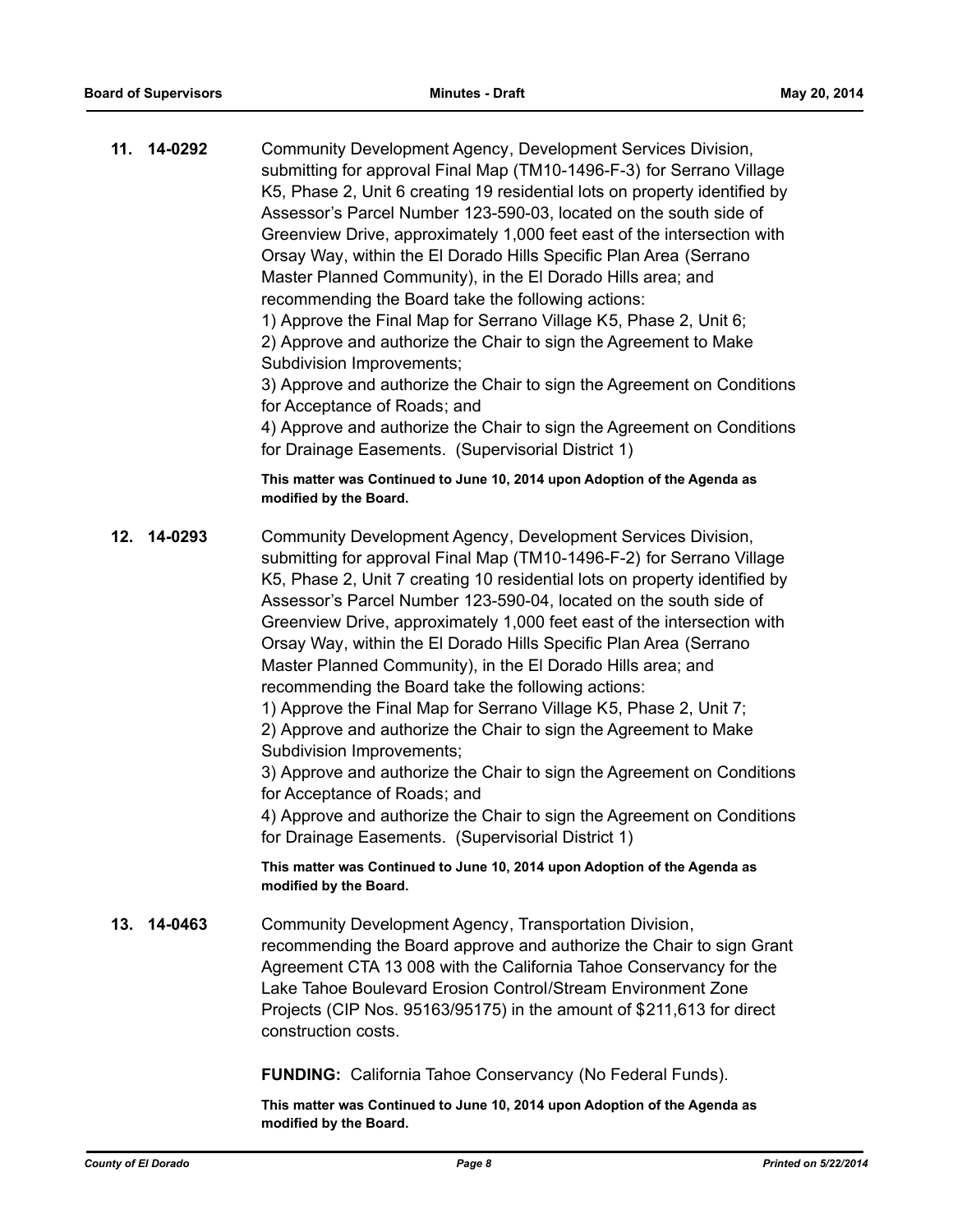|     | 14. 10-0901 | Community Development Agency, Transportation Division,<br>recommending the Board consider the following:<br>1) Approve and authorize the Chair to sign Amendment 3 to Subdivision<br>Improvement Agreement AGMT 05-999 with Toll Land XXIII Limited<br>Partnership for Promontory Village No. 5 - Unit 2 extending the<br>performance period to April 25, 2012, and increasing the amounts of the<br>associated Performance Bond and Labor & Materialmens Bond;<br>2) Direct staff to prepare Amendment 4 to extend the performance<br>period to April 25, 2015; and<br>3) Approve and authorize the Chair to sign Amendment 4 following<br>preparation by the Transportation Division, execution by the Owner, and<br>review and approval by County Counsel.                                |
|-----|-------------|----------------------------------------------------------------------------------------------------------------------------------------------------------------------------------------------------------------------------------------------------------------------------------------------------------------------------------------------------------------------------------------------------------------------------------------------------------------------------------------------------------------------------------------------------------------------------------------------------------------------------------------------------------------------------------------------------------------------------------------------------------------------------------------------|
|     |             | <b>FUNDING:</b> Developer funds - (No Federal funds).                                                                                                                                                                                                                                                                                                                                                                                                                                                                                                                                                                                                                                                                                                                                        |
|     |             | This matter was Continued to June 10, 2014 upon Adoption of the Agenda as<br>modified by the Board.                                                                                                                                                                                                                                                                                                                                                                                                                                                                                                                                                                                                                                                                                          |
| 15. | 10-0902     | Community Development Agency, Transportation Division,<br>recommending the Board consider the following:<br>1) Approve and authorize the Chair to sign Amendment 3 to Subdivision<br>Improvement Agreement AGMT 06-1047 with Toll Land XXIII Limited<br>Partnership for Promontory Village No. 5 - Unit 3 extending the<br>performance period to August 22, 2012 and decreasing the amount of<br>the Performance Bond, and increasing the amount of the Labor and<br><b>Materialmens Bond</b><br>2) Direct staff to prepare Amendment 4 to extend the performance<br>period to August 22, 2015; and<br>3) Approve and authorize the Chair to sign Amendment 4 following<br>preparation by the Transportation Division, execution by the Owner, and<br>review and approval by County Counsel. |
|     |             | <b>FUNDING:</b> Developer funds - (No Federal funds).                                                                                                                                                                                                                                                                                                                                                                                                                                                                                                                                                                                                                                                                                                                                        |
|     |             | This matter was Continued to June 10, 2014 upon Adoption of the Agenda as<br>modified by the Board.                                                                                                                                                                                                                                                                                                                                                                                                                                                                                                                                                                                                                                                                                          |
|     | 16. 13-1310 | Clerk of the Board recommending the Board receive and file the Fiscal<br>Year 2013/2014 Board of Supervisors district expenditures summary<br>report for the period of July 1, 2013 through March 31, 2014.                                                                                                                                                                                                                                                                                                                                                                                                                                                                                                                                                                                  |
|     |             | This matter was Continued to June 10, 2014 upon Adoption of the Agenda as<br>modified by the Board.                                                                                                                                                                                                                                                                                                                                                                                                                                                                                                                                                                                                                                                                                          |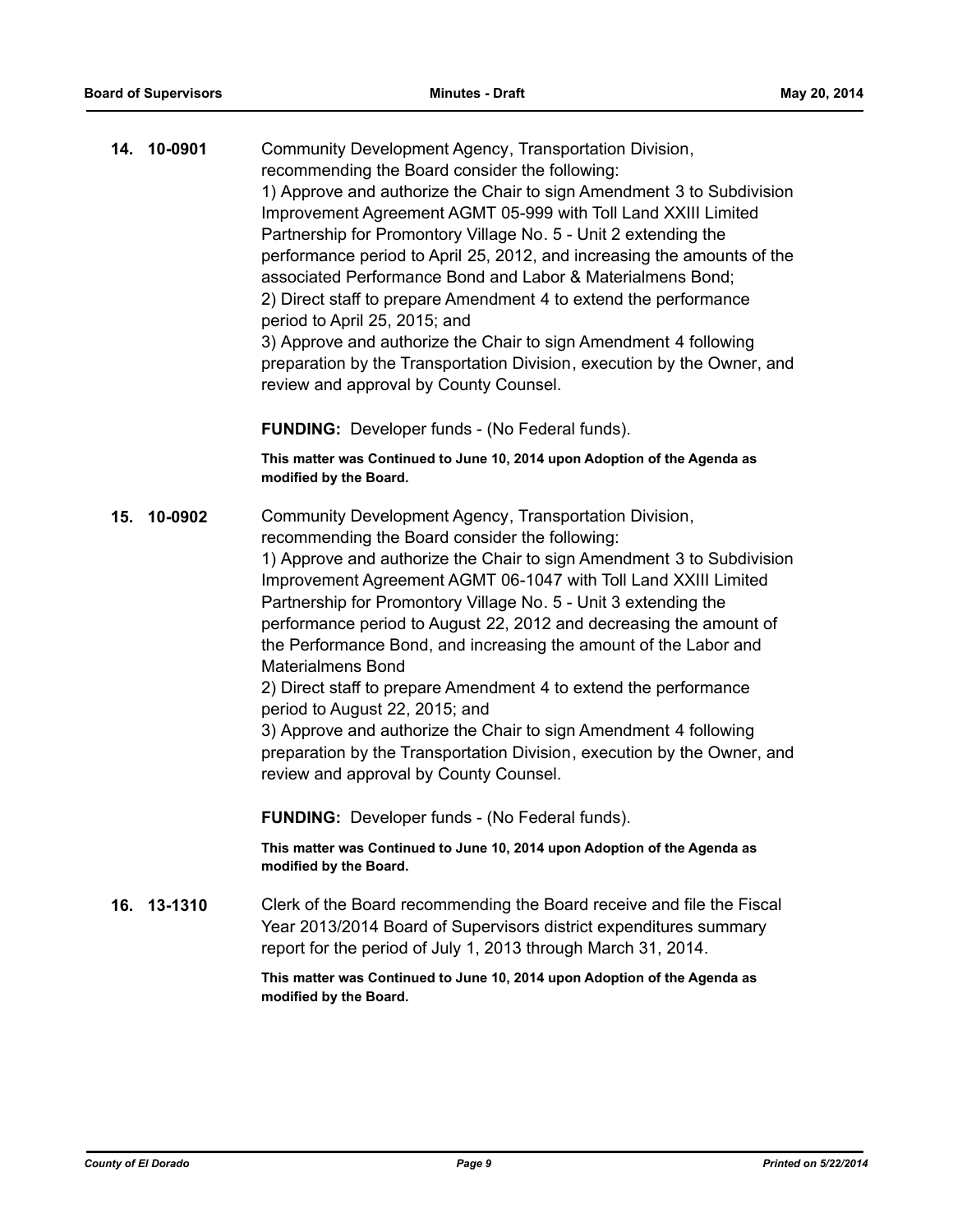**17. 14-0455** District Attorney's Office in partnership with the Sheriff's Office recommending the Board approve and authorize the Chair to sign the following: 1) Memorandum of Understanding No. 571-M1411 in the amount of \$164,198 with the State of California Department of Justice for forensic DNA services effective June 1, 2014 through May 31, 2015; and

2) Budget transfer utilizing \$10,000 of special revenue funds for one month's worth of payment to the Department of Justice in Fiscal Year 2013-14 (4/5 vote required).

#### **FUNDING:** Proposition 69.

**This matter was Continued to June 10, 2014 upon Adoption of the Agenda as modified by the Board.**

**18. 14-0655** Library Director recommending the Board approve and authorize the Chair to sign a budget transfer increasing revenues and appropriations for library materials by \$11,679 as a result of donations received from the community and the Friends of the Library. (4/5 vote required)

#### **FUNDING:** Donations.

**This matter was Continued to June 10, 2014 upon Adoption of the Agenda as modified by the Board.**

**19. 14-0585** Health and Human Services Agency recommending the Board approve and authorize the Chair to sign a Proclamation designating May 2014 as "Foster Parent Appreciation Month" in the County of El Dorado.

> **This matter was Continued to June 10, 2014 upon Adoption of the Agenda as modified by the Board.**

**20. 14-0637** Treasurer-Tax Collector's Office recommending the Board authorize the issuance of a business license to Ashley R. Stevens, doing business as Psychic Readings, a fortunetelling / psychic reading business in the Placerville area.

> **This matter was Continued to June 10, 2014 upon Adoption of the Agenda as modified by the Board.**

**21. 14-0708** Supervisor Santiago recommending the Board consider moving the June 4, 2014, County Budget Workshop date to June 5, 2014, so that she may attend two special board meetings of the Golden Sierra Job Training Agency and Sierra Economic Development Corporation to be held at Meyers, Lake Tahoe, hosted by El Dorado County on June 4th.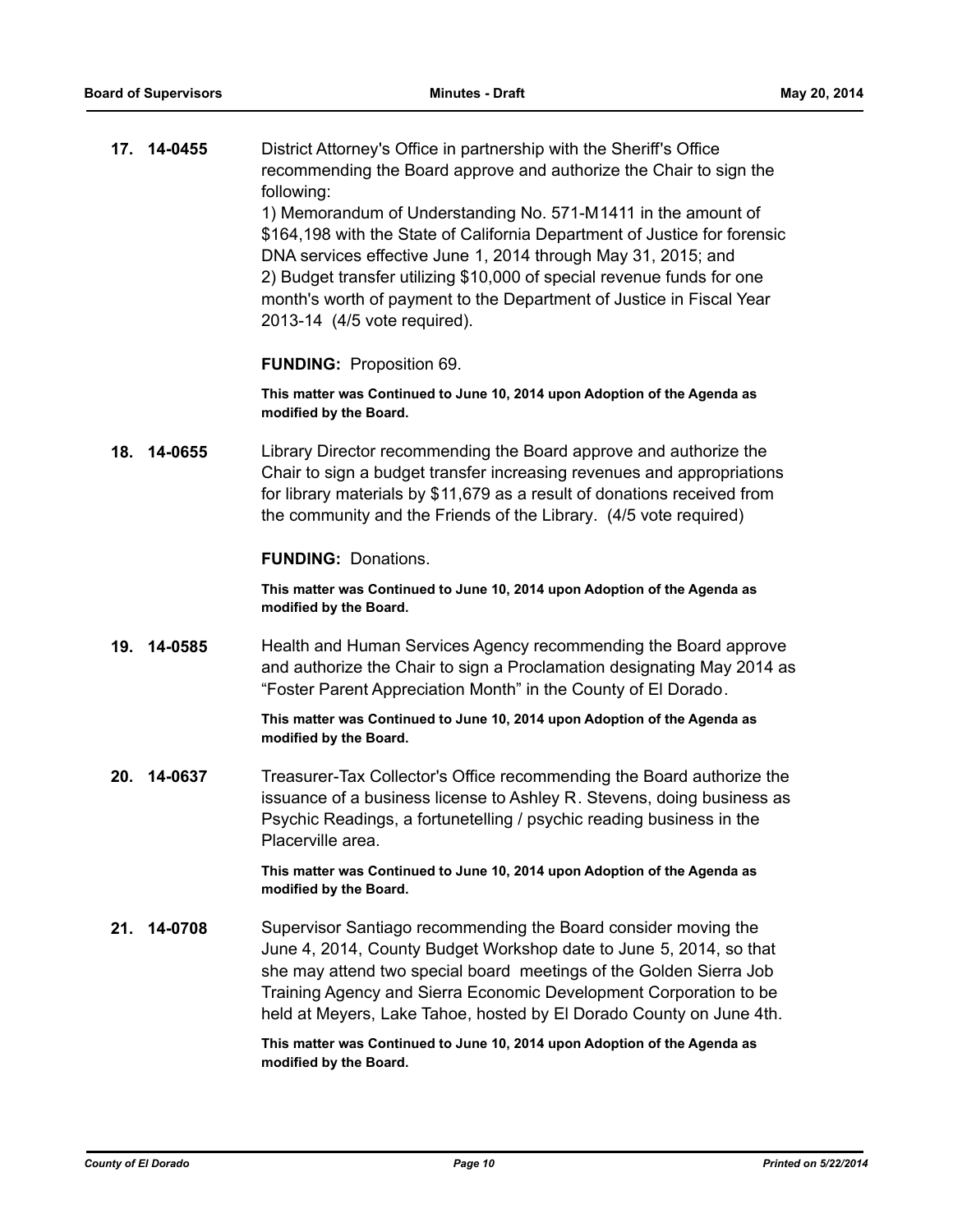**22. 14-0729** Supervisor Santiago requesting the Board approve her attendance at the Annual El Dorado County Chamber Study Mission from July 17th - 20th, 2014, at an approximate cost of \$2,700 from the Clerk of the Board of Supervisors' budget.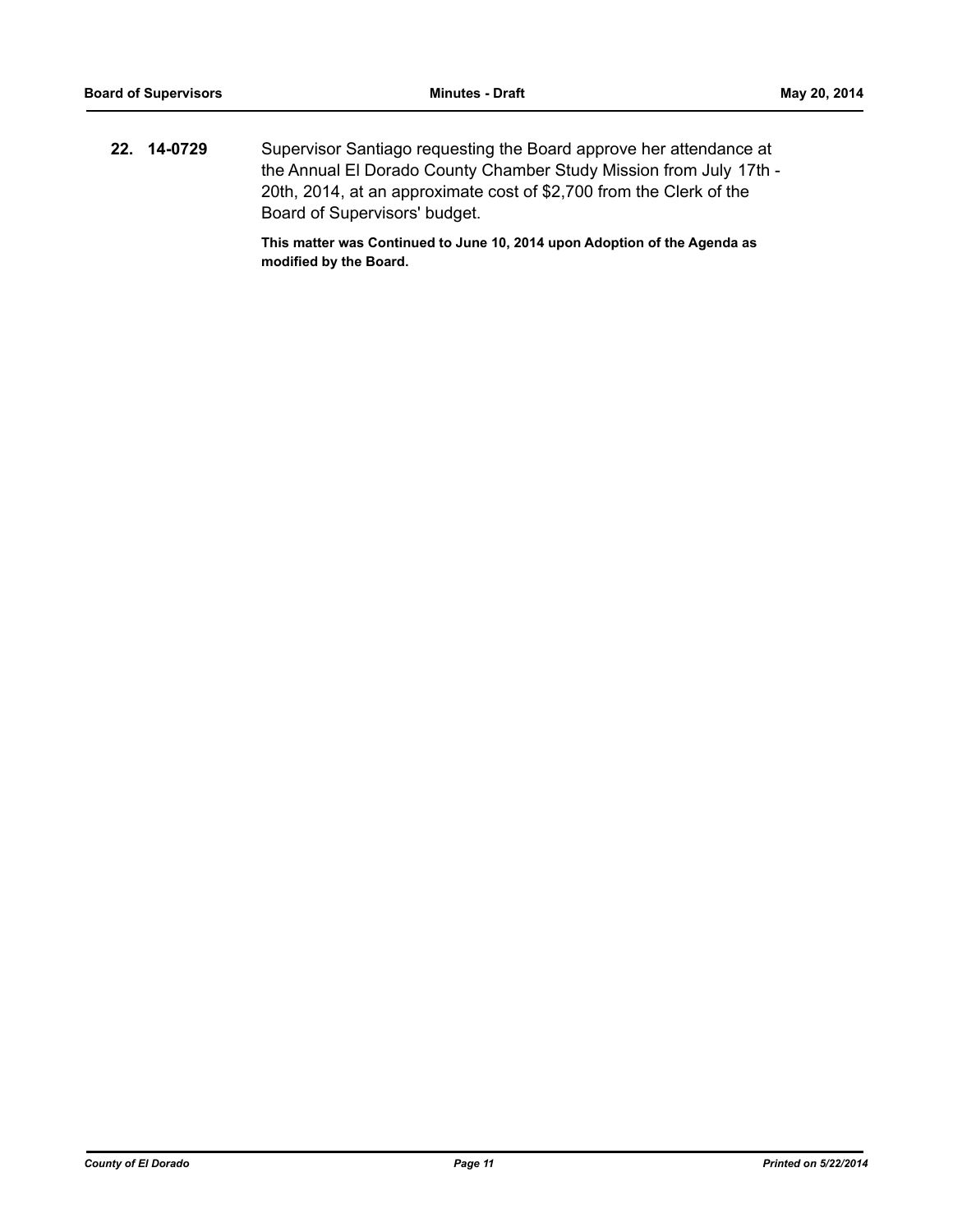### **CONSENT CALENDAR 2**

| 23. 14-0722 | Clerk of the Board recommending the Board approve the Minutes from<br>the regular meeting of the Board of Supervisors on May 13, 2014.                                                                                                                                                                                                                                                                                                                                                                                                                                                                                                                                                                                                                                                                                                                 |
|-------------|--------------------------------------------------------------------------------------------------------------------------------------------------------------------------------------------------------------------------------------------------------------------------------------------------------------------------------------------------------------------------------------------------------------------------------------------------------------------------------------------------------------------------------------------------------------------------------------------------------------------------------------------------------------------------------------------------------------------------------------------------------------------------------------------------------------------------------------------------------|
|             | This matter was Continued to June 10, 2014 upon Adoption of the Agenda as<br>modified by the Board.                                                                                                                                                                                                                                                                                                                                                                                                                                                                                                                                                                                                                                                                                                                                                    |
| 24. 14-0575 | Community Development Agency, Transportation Division,<br>recommending the Board consider the following:<br>1) Approve and authorize the Chair to sign the Easement Acquisition<br>Agreement for Public Purposes with El Dorado Hills Community<br>Services District, for Assessor's Parcel Number 124-010-12;<br>2) Approve and authorize the Community Development Agency Director,<br>or designee, to execute the escrow instructions and any other related<br>escrow documents pertaining to the transaction, including payment of<br>title and escrow fees; and<br>3) Approve and authorize the Community Development Agency Director,<br>or designee, to extend the date of closure of escrow upon mutual<br>agreement of both parties, for the Francisco Drive Right-Turn Pocket<br>Project, CIP No. 71358.                                     |
|             | <b>FUNDING: RSTP Exchange Funds-Caltrans and RSTP Federal</b><br>Funds-Urban (Federal Funds).                                                                                                                                                                                                                                                                                                                                                                                                                                                                                                                                                                                                                                                                                                                                                          |
|             | This matter was Continued to June 10, 2014 upon Adoption of the Agenda as<br>modified by the Board.                                                                                                                                                                                                                                                                                                                                                                                                                                                                                                                                                                                                                                                                                                                                                    |
| 25. 13-0727 | Health and Human Services Agency, Mental Health Division,<br>recommending the Board consider the following:<br>1) Approve and authorize the Chair to sign Amendment II to Agreement<br>for Services 132-S1311 with Sierra Child and Family Services, Inc.,<br>increasing the maximum obligation to \$2,566,000, for the term to cover<br>the period July 1, 2012 through June 30, 2015, for the provision of<br>specialty Mental Health Services for children on an "as requested" basis;<br>and<br>2) Authorize the Purchasing Agent to execute further documents relating<br>to the above noted Agreement, including amendments thereto,<br>contingent upon approval by County Counsel and Risk Management,<br>which do not affect the maximum dollar amount or term of the<br>Agreement.<br>FUNDING: MHSA, Medi-Cal, and Federal and State funding. |
|             |                                                                                                                                                                                                                                                                                                                                                                                                                                                                                                                                                                                                                                                                                                                                                                                                                                                        |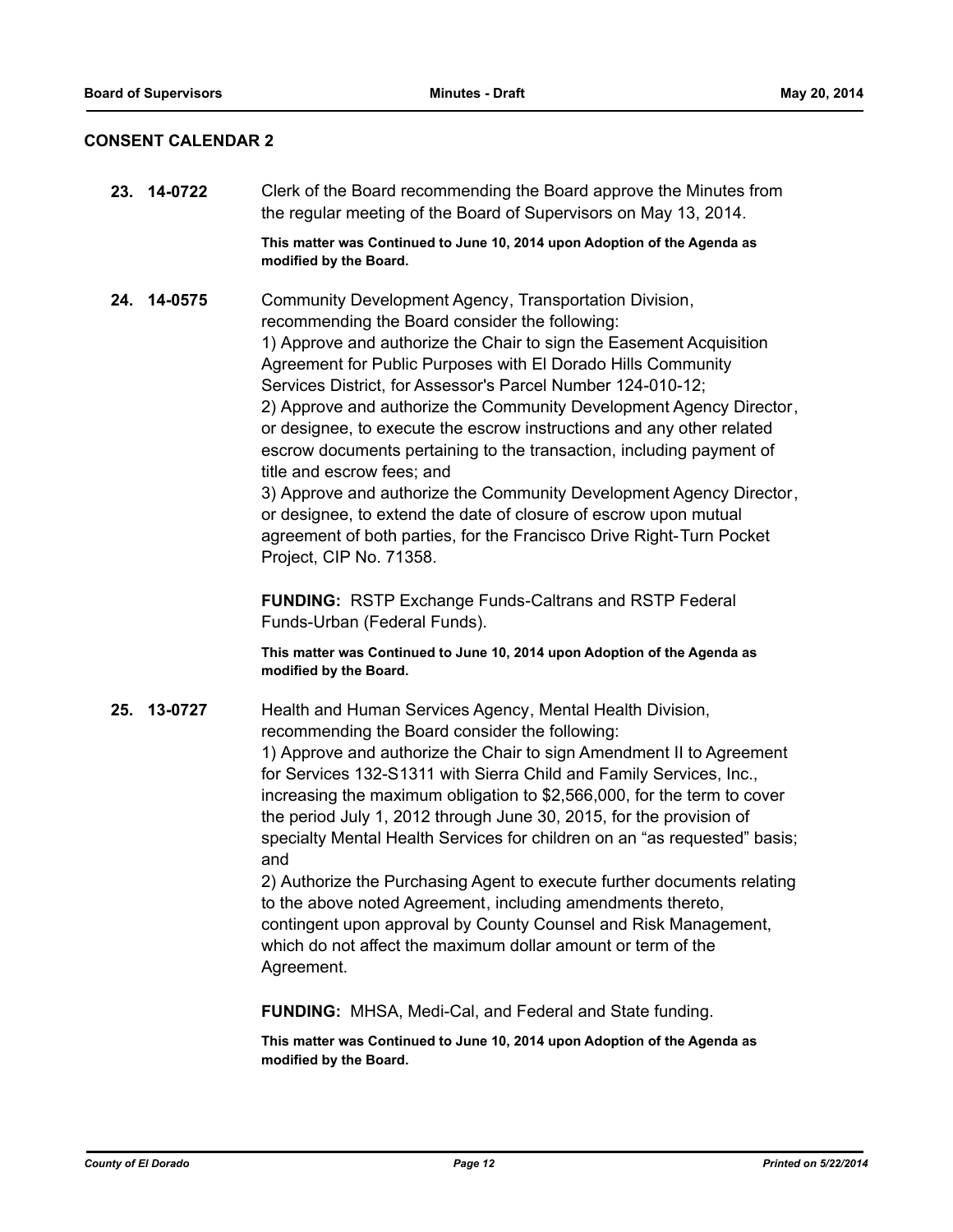|     | 26. 13-0771 | Health and Human Services Agency recommending the Board consider<br>the following:                                                                                                                                                                                                                                                                                                                                                                                                                                                                                                                                                                                                                                                          |
|-----|-------------|---------------------------------------------------------------------------------------------------------------------------------------------------------------------------------------------------------------------------------------------------------------------------------------------------------------------------------------------------------------------------------------------------------------------------------------------------------------------------------------------------------------------------------------------------------------------------------------------------------------------------------------------------------------------------------------------------------------------------------------------|
|     |             | 1) Approve and authorize the Chair to sign retroactive Agreement                                                                                                                                                                                                                                                                                                                                                                                                                                                                                                                                                                                                                                                                            |
|     |             | 396-F1311 with Solano County for use of the County of El Dorado<br>Psychiatric Health Facility services for a term of September 25, 2011                                                                                                                                                                                                                                                                                                                                                                                                                                                                                                                                                                                                    |
|     |             | until both parties agree in writing to terminate, with no maximum                                                                                                                                                                                                                                                                                                                                                                                                                                                                                                                                                                                                                                                                           |
|     |             | obligation;                                                                                                                                                                                                                                                                                                                                                                                                                                                                                                                                                                                                                                                                                                                                 |
|     |             | 2) Approve and authorize the Chair to sign retroactive Admission<br>Agreement for Acute Psychiatric Treatment Services (AA-3805) with<br>Solano County to complete the formality of the admission and discharge<br>of Solano County's client to the El Dorado Psychiatric Health Facility in<br>September 2011;<br>3) Authorize the Chief Administrative Officer, or designee, to execute<br>further documents relating to Agreement 396-F1311, including<br>amendments thereto and contingent upon approval by County Counsel<br>and Risk Management, which do not affect the term or compensation;                                                                                                                                        |
|     |             | and<br>4) Authorize the Health and Human Services Agency Director, or                                                                                                                                                                                                                                                                                                                                                                                                                                                                                                                                                                                                                                                                       |
|     |             | designee, to execute further Admission Agreement for Acute Psychiatric<br><b>Treatment Services.</b>                                                                                                                                                                                                                                                                                                                                                                                                                                                                                                                                                                                                                                        |
|     |             | <b>FUNDING:</b> Federal and State funding.                                                                                                                                                                                                                                                                                                                                                                                                                                                                                                                                                                                                                                                                                                  |
|     |             | This matter was Continued to June 10, 2014 upon Adoption of the Agenda as<br>modified by the Board.                                                                                                                                                                                                                                                                                                                                                                                                                                                                                                                                                                                                                                         |
| 27. | 14-0629     | Health and Human Services Agency, Mental Health Division,<br>recommending the Board consider the following:                                                                                                                                                                                                                                                                                                                                                                                                                                                                                                                                                                                                                                 |
|     |             | 1) Approve and authorize the Chair to sign Amendment I to Agreement<br>for Services 242-S1410 with Community Recovery Resources, for the<br>provision of alcohol and drug treatment services, extending the term<br>from December 2, 2013 through June 30, 2014 to an end term date of<br>June 30, 2016, and increasing the contractual obligation by \$63,000 for<br>a maximum contractual obligation of \$125,000; and<br>2) Authorize the Purchasing Agent, or designee, to execute further<br>documents relating to Agreement for Services 242-S1410, including<br>amendments thereto and contingent upon approval by County Counsel<br>and Risk Management, which do not affect the maximum dollar amount<br>or term of the Agreement. |
|     |             | <b>FUNDING: Federal and State funding.</b>                                                                                                                                                                                                                                                                                                                                                                                                                                                                                                                                                                                                                                                                                                  |
|     |             | This matter was Continued to June 10, 2014 upon Adoption of the Agenda as<br>modified by the Board.                                                                                                                                                                                                                                                                                                                                                                                                                                                                                                                                                                                                                                         |

### **END CONSENT CALENDAR**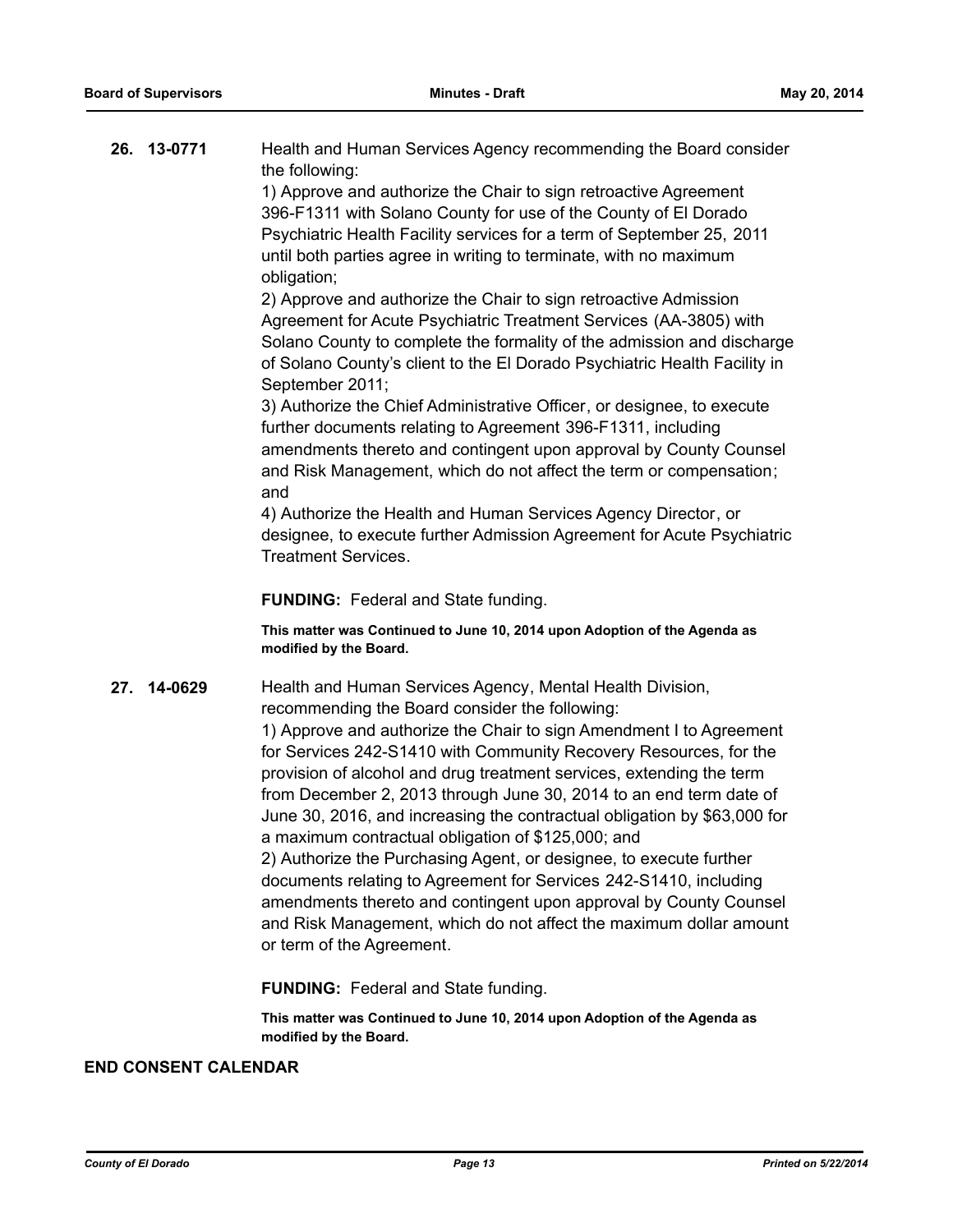#### **10:00 AM - TIME ALLOCATION**

**28. 14-0650** Health and Human Services Agency, Community Services Division on behalf of the El Dorado County Commission on Aging, recommending the Board consider the following:

> 1) Adopt a Proclamation designating May 2014 as Older Americans Month in the County of El Dorado;

2) Present a certificate to each Senior of the Year nominee, mentioning as noted on the certificate their primary contribution to the community; and

3) Announce the 2014 County of El Dorado Senior of the Year and present the perpetual trophy to the nominee selected by the Commission on Aging to receive this honor. (Est. Time: 15 Min.)

**FUNDING:** Federal and State Grant Funding.

**A motion was made by Supervisor Nutting, seconded by Supervisor Veerkamp to Adopt the Proclamation.** 

**Supervisor Santiago presented the Proclamation. Certificates were awarded to each Senior of the Year Nominee.**

**The 2014 Senior of the Year was awarded to Penny Huber!**

- **Yes:** 5 Briggs, Santiago, Mikulaco, Veerkamp and Nutting
- **29. 14-0707** Supervisor Santiago recommending the Board: 1) Approve and authorize the Chair's signature on a Proclamation Recognizing the El Dorado County Library and the importance of early childhood literacy; and

2) Present the Proclamation to the El Dorado County Library and First Five El Dorado. (Est. Time: 5 Min.)

**A motion was made by Supervisor Santiago, seconded by Supervisor Nutting to Adopt the Proclamation.**

**Supervisor Santiago presented the Proclamation.**

- **Yes:** 5 Briggs, Santiago, Mikulaco, Veerkamp and Nutting
- **30. 12-0896** Supervisor Briggs recommending the Board: 1) Provide conceptual approval of the proposed Elder and Dependent Adult Protection Ordinance, adding Chapter 5.30 of Title 5 to the El Dorado County Ordinance Code; and 2) Direct County Counsel to prepare the Elder and Dependent Adult Protection Ordinance for introduction (first reading) on June 3, 2014. (Est. Time: 30 Min.)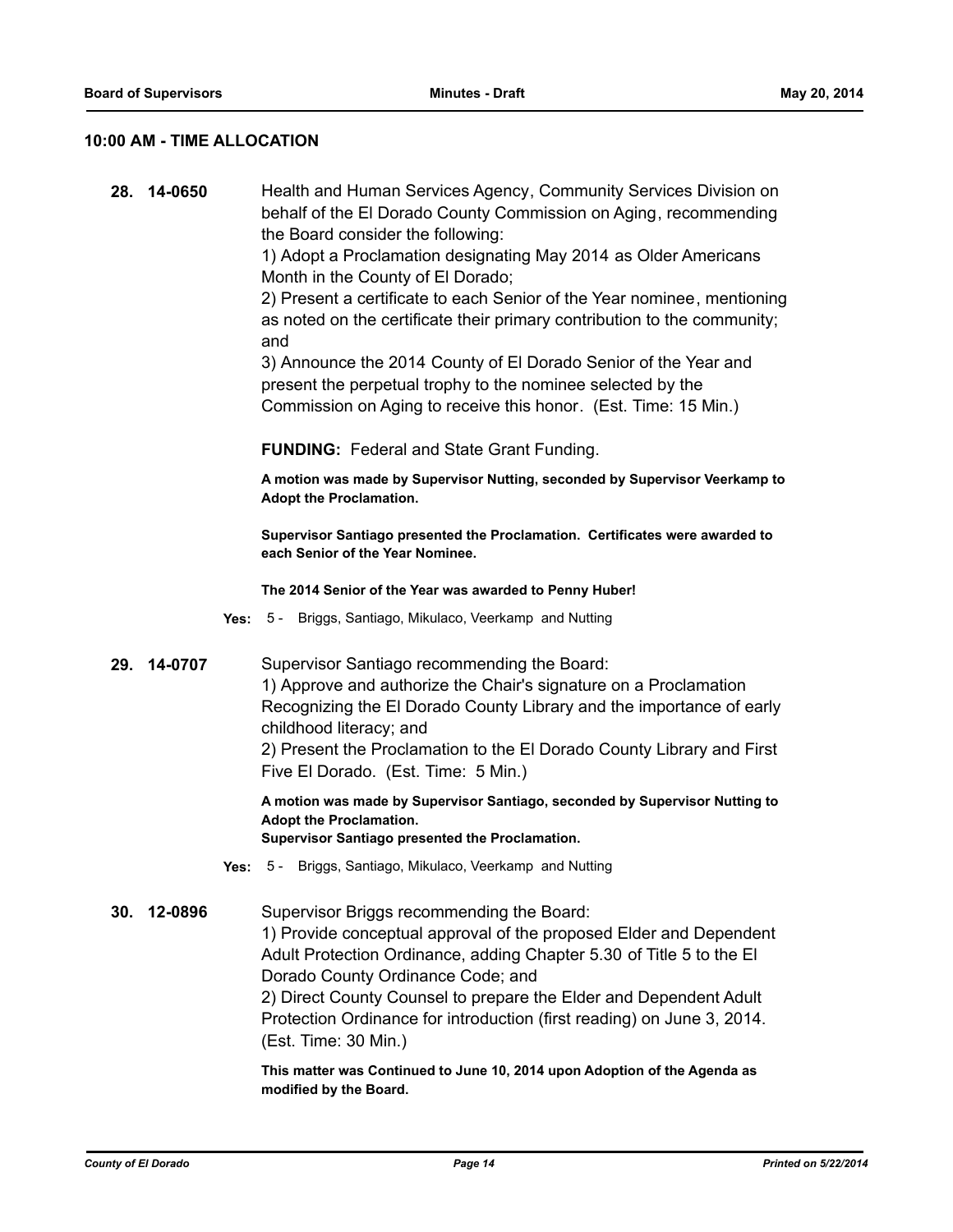#### **11:00 AM - TIME ALLOCATION**

**31. 14-0323** In support of Marshall Medical Center's efforts to expand the availability of cancer treatment services to county residents, Supervisor Briggs recommending the Board direct the Chief Administrative Officer to develop a grant funding agreement with Marshall Medical Center for \$800,000 to be included as part of the County's Fiscal Year 2014-15 Budget consideration and approval process that:

> 1) Is funded in part or fully by the 10 percent of the annual Tobacco Settlement Fund revenues as designated per Ordinance 4585 for health related expenditures, and/or from: Transient Occupancy Tax revenue funds; revenues received through the amended Memorandum of Understanding and Intergovernmental Agreement between the County and the Shingle Springs Band of Miwok Indians; and/or the General Fund; and,

> 2) Includes that the funds shall be specifically limited to the building renovation, construction, and/or the purchase of new equipment for the Marshall Cancer Center in Cameron Park. (Est. Time: 30 Min.)

**FUNDING:** Tobacco Settlement Funds/Transient Occupancy Tax/MOU-Intergovernmental Agreement Shingle Springs Band of Miwok Indians.

**This matter was Continued to June 10, 2014 upon Adoption of the Agenda as modified by the Board.**

#### **DEPARTMENT MATTERS**

**32. 14-0727** Chief Administrative Office requesting direction regarding the recent request of the Court Appointed Conflict Panel Attorneys for a 10 percent increase in compensation.

> The Board has the following options related to the request for increased compensation:

> 1) Approve the request and direct staff to return with contract amendments effective July 1, 2014. This option would equate to an increase in General Fund expenditures of \$133,459 over the remainder of the contract terms;

2) Place the request on hold pending the conclusion of the Fiscal Year 2014/15 Recommended Budget Hearings;

3) Approve an increase amount at the Boards discretion; or

4) Deny the request in its entirety.

#### **FUNDING:** General Fund.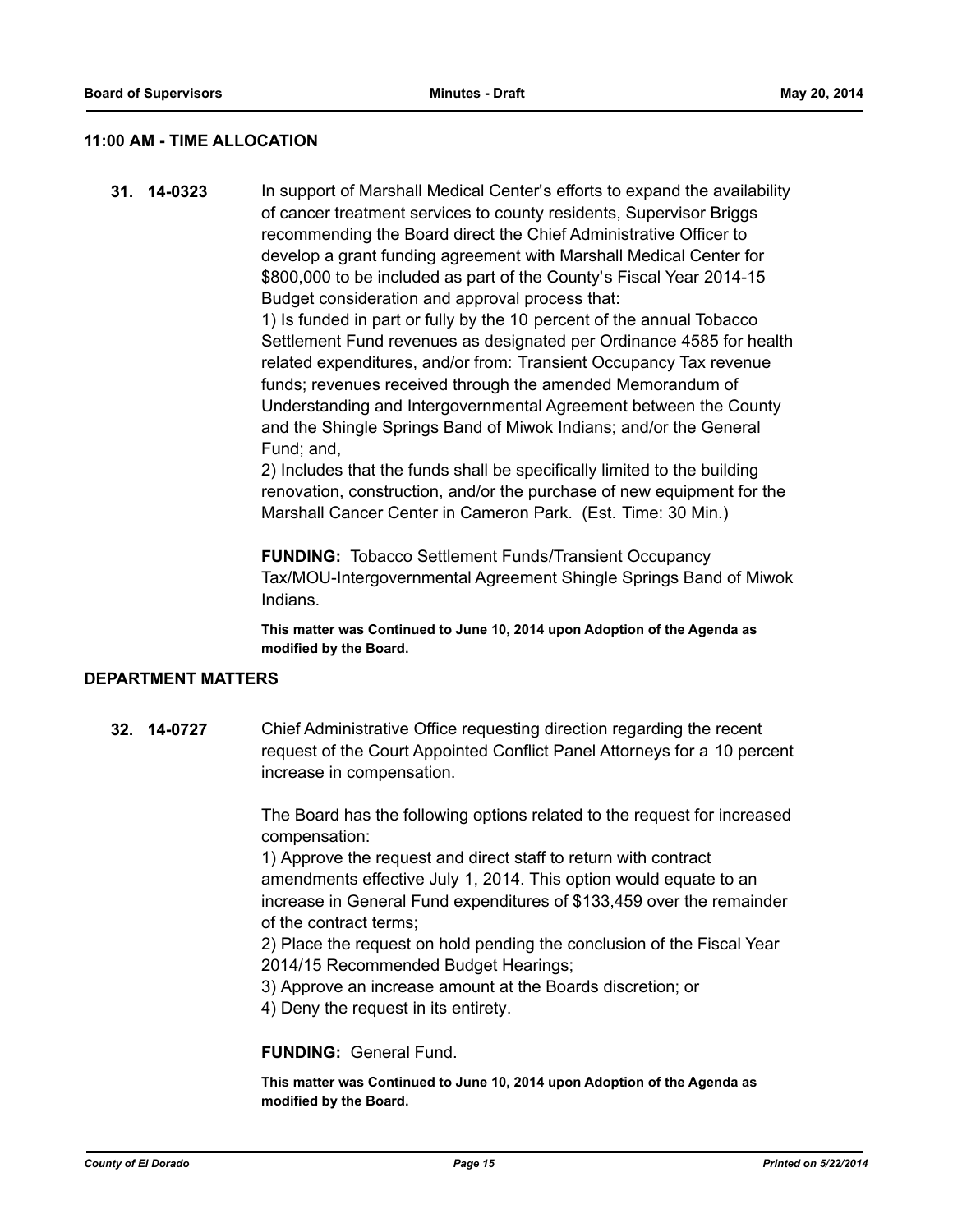| 33. 14-0716 | The River Management Advisory Committee and the Chief<br>Administrative Office, Parks Division, recommending the Board consider<br>the following:<br>1) Introduction (First Reading) of Ordinance 5007 amending Chapter<br>5.50 of the El Dorado County Ordinance Code to include;<br>a) Prohibition of any glass bottle, jar, tumbler or vessel of any nature<br>within 100 feet from the waterline on the South Fork of the American<br>River on County Property including but not limited to Henningsen Lotus<br>Park and Chili Bar Park, and<br>b) Ban any glass bottle, jar, tumbler or vessel of any nature on the South<br>Fork of the American River, and Fork of the American River; and<br>2) Authorize the Parks Division Manager to write a letter to the State of<br>California requesting that the State ban any glass bottle, jar, tumbler or |
|-------------|--------------------------------------------------------------------------------------------------------------------------------------------------------------------------------------------------------------------------------------------------------------------------------------------------------------------------------------------------------------------------------------------------------------------------------------------------------------------------------------------------------------------------------------------------------------------------------------------------------------------------------------------------------------------------------------------------------------------------------------------------------------------------------------------------------------------------------------------------------------|
|             | vessel on State Property within 100 feet from the waterline of the South<br>Fork of the American River.                                                                                                                                                                                                                                                                                                                                                                                                                                                                                                                                                                                                                                                                                                                                                      |
|             | This matter was Continued to June 10, 2014 upon Adoption of the Agenda as                                                                                                                                                                                                                                                                                                                                                                                                                                                                                                                                                                                                                                                                                                                                                                                    |

**modified by the Board.**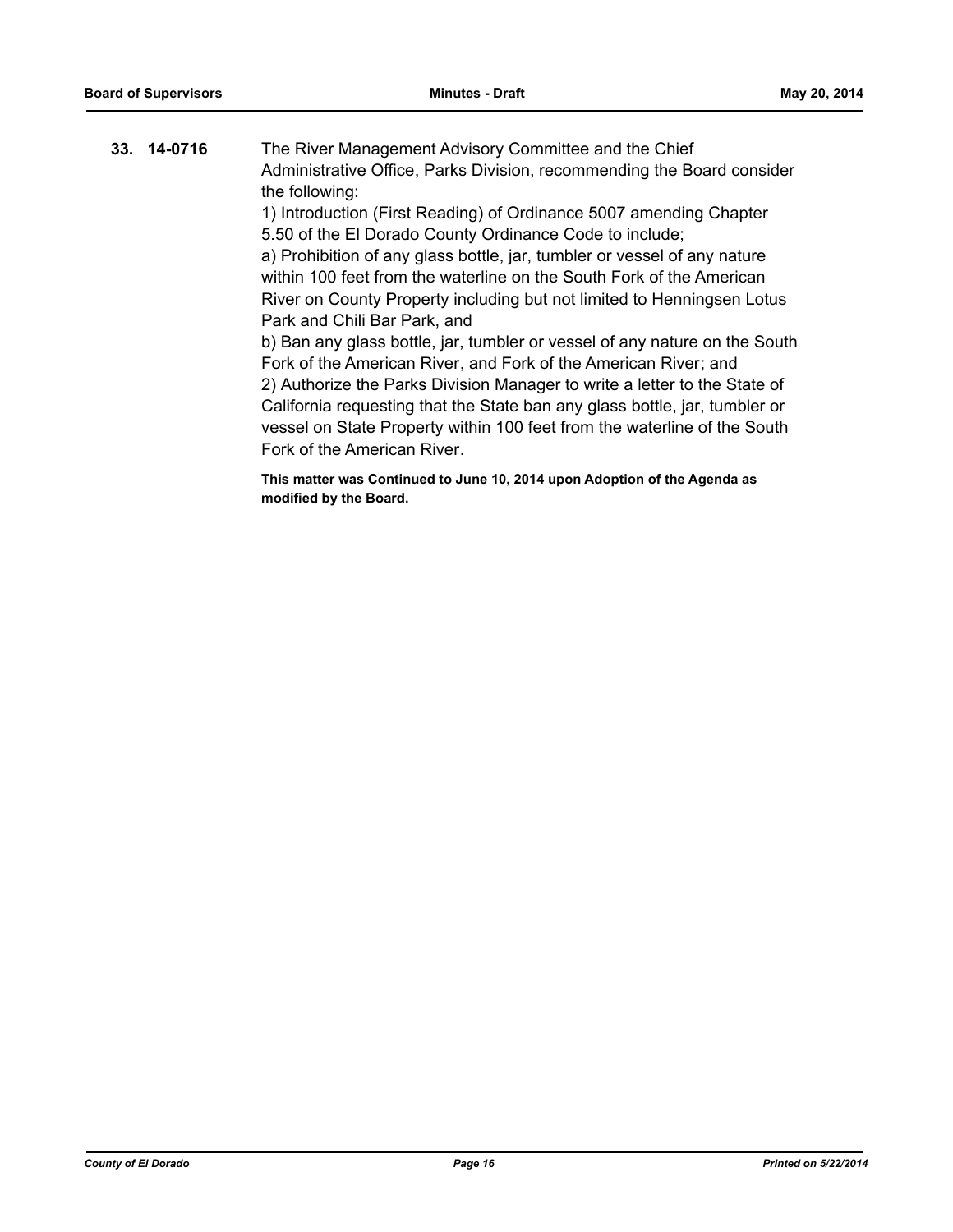#### **2:00 PM - TIME ALLOCATION**

- **34. 14-0603** Auditor-Controller recommending the Board receive and file the following: 1) Report on "Comparison of Actual Tax Proceeds to Adopted Appropriations Limit"; 2) Schedule of Prop 4 Compliance for Fiscal Year 2012-2013 Actual Revenues; 3) Schedule of Prop 4 Compliance for Fiscal Year 2013-2014 Adopted Revenues; and 4) Set a public hearing for June 10, 2014 at 10:00 a.m. for the discussion and adoption of the Appropriations Limit for Fiscal Year 2014-2015. **This matter was Continued to June 10, 2014 upon Adoption of the Agenda as modified by the Board.**
- **35. 12-0559** PRESENTATION In conjunction with the Board of Supervisors having proclaimed May 18, 2014 through May 24, 2014 as "Emergency Medical Services Week" in the County of El Dorado, the El Dorado County Emergency Services Authority, the City of South Lake Tahoe Fire Department, and the Lake Valley Fire Protection District will recognize certain emergency medical services nominees for their outstanding contributions and dedication to their respective organizations. (Est. Time: 1 Hr.)

**Received and Filed.**

#### **2:30 PM - TIME ALLOCATION**

**36. 14-0532** Supervisor Veerkamp recommending the Board receive a presentation from the El Dorado County Youth Commission on their activities, goals and accomplishments for the 2013-2014 term, and a preview of ongoing activities for 2014-2015. (Est. Time: 30 Min.)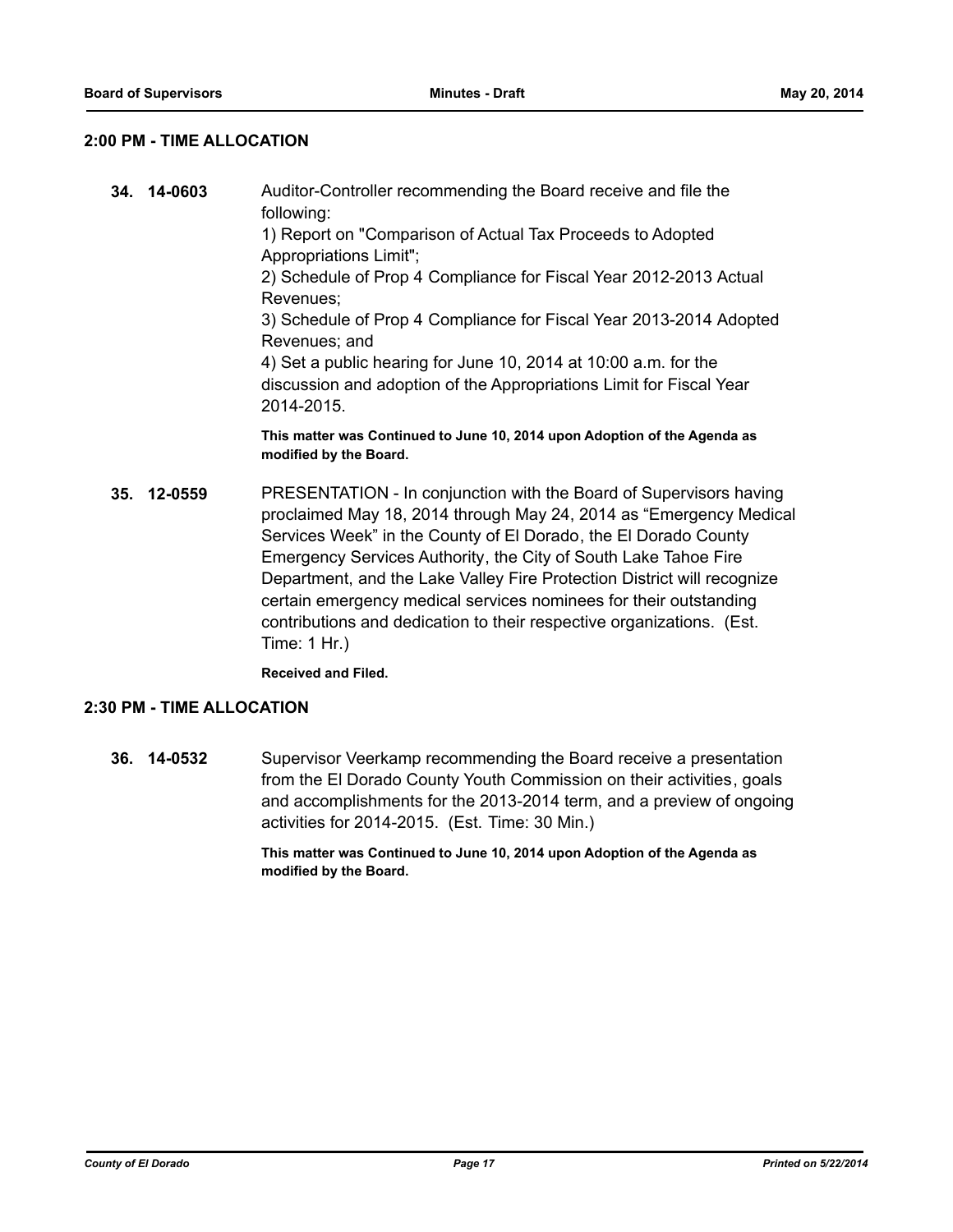#### **3:00 PM - TIME ALLOCATION**

**37. 13-0907** Chief Administrative Office, Facilities Division, recommending the Board: 1) Receive and file a presentation regarding progress on the Animal Shelter Project;

2) Approve and authorize the Chair to sign Amendment No. 3 to Agreement for Services No. 218-S1310 with Architectural Nexus, Inc., doing business as Anova Nexus, Inc., to increase compensation by \$15,000 and to expand the scope of work to include animal surgery center design services as related to work for the new Animal Shelter project; and

3) Authorize Facilities to perform additional parking lot and clinic work provided there is no impact to project budget.

**FUNDING:** Tobacco Settlement Funds.

**This matter was Continued to June 10, 2014 upon Adoption of the Agenda as modified by the Board.**

**38. 14-0141** Community Development Agency, Long Range Planning, recommending the Board receive information and provide direction on the proposed 2014 Capital Improvement Program and Transportation Work Plan. (Cont: 5/13/14, Item 46)

> **FUNDING:** Various Federal, State, Local and ACO Funding Sources (Federal Funds).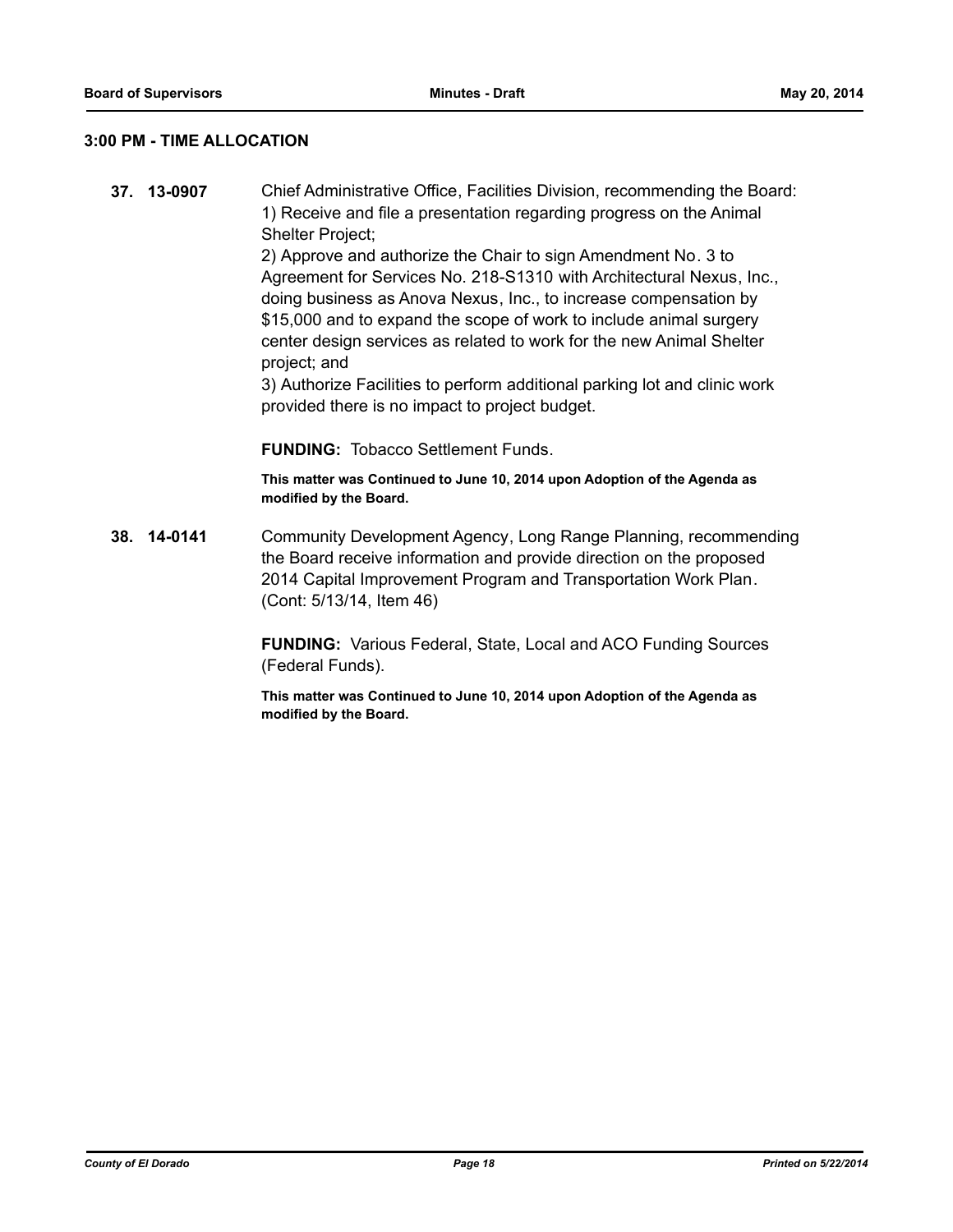#### **ITEMS TO/FROM SUPERVISORS**

**Supervisor Mikulaco attended the Capital Southeast Connector Joint Powers Authority meeting last week. The meeting dealt with "phasing" and a Sacramento Area Council of Governments grant of two million dollars. Some of the grant money was initially allocated to El Dorado County, however now it looks like that will not happen. Supervisor Mikulaco voiced his objections to this proposal at the meeting.**

**Supervisor Santiago attended the Capitol-to-Capitol conference in Washington D.C. and was part of the Food and Agriculture Policy Team. One of the key issues addressed was the implementation of the new Farm Bill. The issue of water was addressed throughout the conference.** 

**Supervisor Santiago attended the California State Association of Counties conference last week. During the conference, Governor Brown was very clear in his commitment about bringing down the wall of debt. The Governor spoke of reimbursing the counties for some of the money spent for unfunded mandates, which is estimated at one hundred million dollars. Further negotiations will center around how the money will be spilt between the counties, how it will be spent within the counties and the impact on Health and Human Services as this agency received most of the unfunded mandates. It was announced that funding for AB109 (Prison Realignment) is going to be significantly less this year. There was a presentation concerning AB109 and the relationship between the Probation Department, AB109 programs and Mental Health. Supervisor Randy Hanvelt from Tuolumne County gave an update as to the aftermath of the Rim Fire. An environmental document was completed which allowed for only 25% of the logs to be removed from the burn area. Supervisor Santiago stated that this is unfortunate for several reasons: there is a lot of marketable timber still available in the burn area, there is a threat of insect infestation and a threat of blue mold. An environmental group may bring litigation regarding the hauling out of the logs. Supervisor Santiago stated that this demonstrates the need for El Dorado County to work with and build relationships with the United States Forest Service with regards to land and cleaning up those lands.**

**Supervisor Veerkamp will report on the Transportation Bill in several weeks. Supervisor Veerkamp also attended the Capitol-to-Capitol conference in Washington D.C. and had a conversation with a staff member from the United States Department of Agriculture's office regarding logging and importing timber. Supervisor Veerkamp also spoke to Supervisor Hanvelt from Tuolumne County regarding the Rim Fire and most of the private land has been logged, it is the public land that is at issue.** 

**Supervisor Briggs along with the El Dorado Air Quality Management District will report to the Board of Supervisors in about forty-five to sixty days with a proposal to encourage the United States Forest Service and large private land owners to use smaller woods for biomass, shipping and logging. The intent behind this proposal is to encourage logging and discourage burning. Supervisor Briggs spoke that when wood is burned, it increases the fire danger and the smoke produced is not good for the health or welfare of the residents of the County.** 

**Supervisor Nutting stated that when you get to the desired outcome of the forest regime you have to recognize that fire is part of the landscape. Low intensity controlled burns are the only way to economically maintain property. The goal is**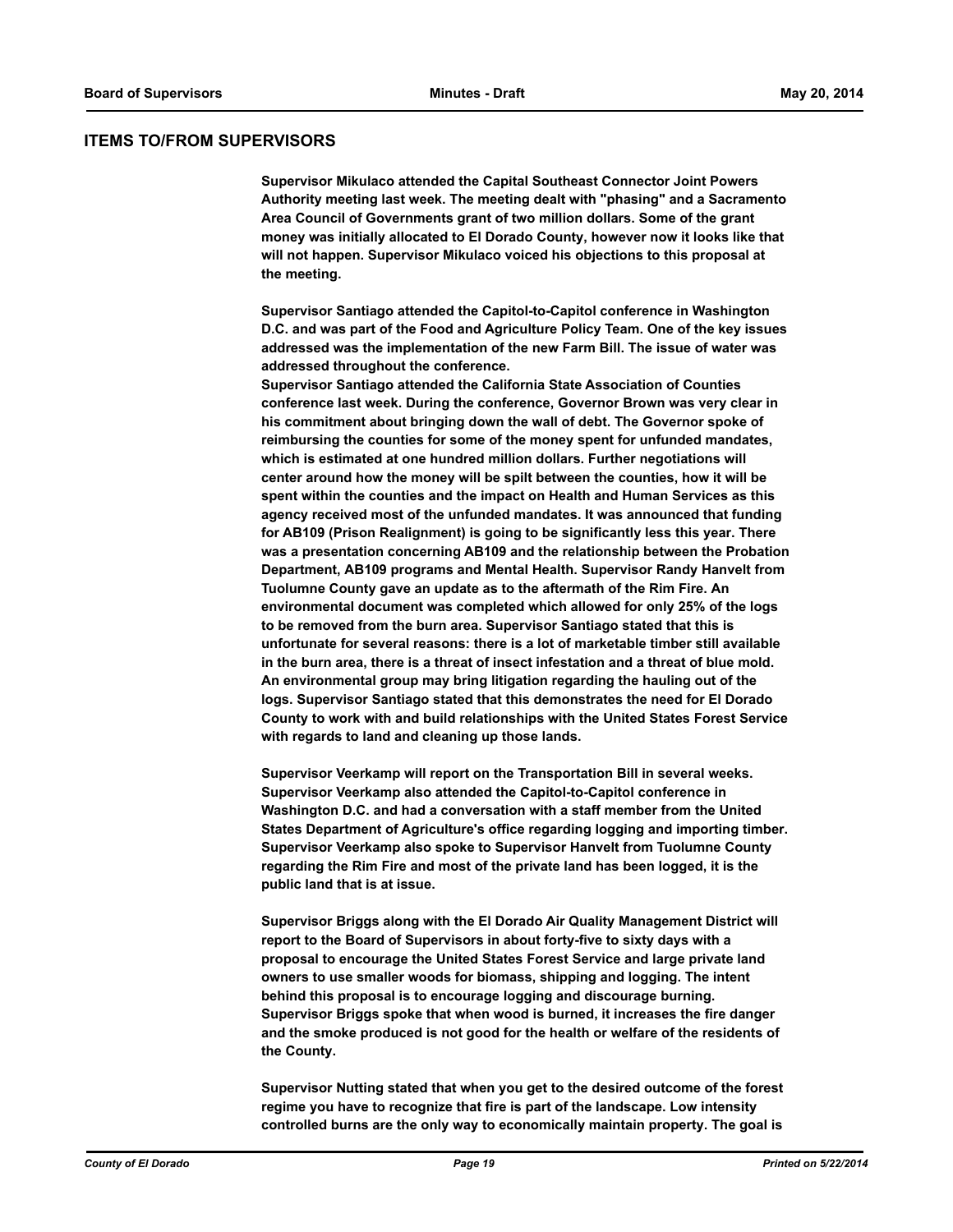**to put the forests back to their historical natural conditions, which is what has happened in Angora and the Tahoe Basin. However, both these projects are highly subsidized. Moving biomass in a truck with the desire to reduce pollution needs to be balanced against the cost of fuel and the exhaust produced from the trucks. The overall objectives should be increased water quality and wild life. The goal is not to have another Rim Fire.**

#### **ADJOURNED AT 2:52 PM**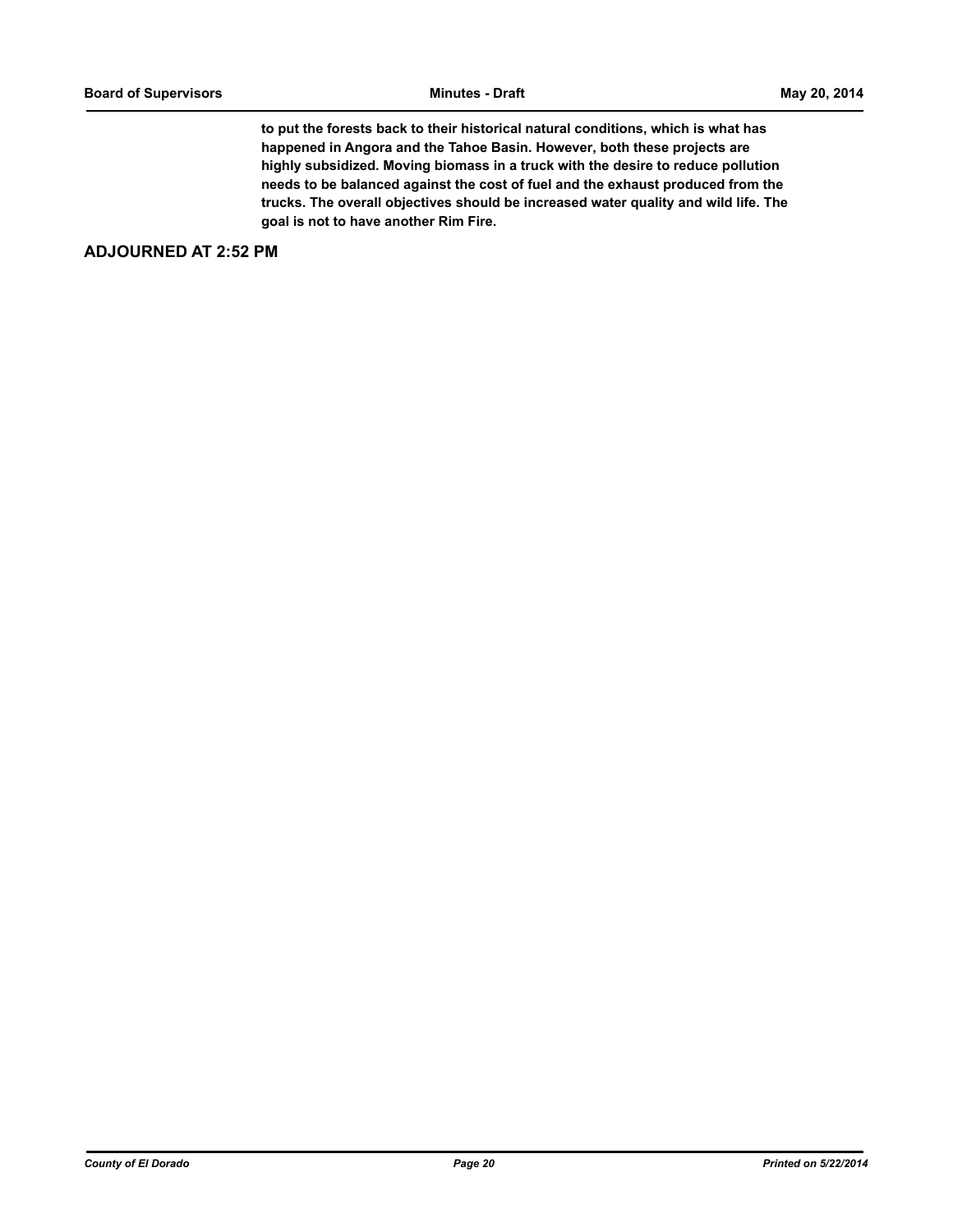#### **CLOSED SESSION**

**39. 14-0735 Pursuant to Government Code Section 54957- Public Employee Performance Evaluation.** Title: Chief Administrative Officer. (Est. Time: 20 Min.)

> **This matter was Continued to June 10, 2014 upon Adoption of the Agenda as modified by the Board.**

**40. 14-0736 Conference with Legal Counsel - Initiation of Litigation** pursuant to Government Code Section 54956.9(d)(4). Title:Legal Issues Resulting from Jury Verdicts in *The People of the State of California vs. Raymond James Nutting*; El Dorado Superior Court Docket Nos. P13CRF0294 and P13CRM0744. (Est. Time: 20 Min.)

> *Public Comment: S. Tyler, S. Ferry, L. Columbo, J. Fraymen, R. Henny, K. McCoy, B. Bakke, K. Tyler, J. Nutting, J. Steltzmiller, V. Misch, R. Smith*

**By a 4-0 vote (Supervisor Nutting did not participate), the Board took the following action(s):**

**The Board of Supervisors met with legal counsel and discussed whether Supervisor Nutting was suspended by operation of law under Gov't. Code section 1770.2 by the jury verdict on May 14, 2014 which found him guilty of six (6) misdemeanors. At the sentencing scheduled on June 6, 2014, Judge Buckley will decide whether or not the misdemeanor convictions result in Supervisor Nutting's removal from office under Gov't. Code sections 1770(h) and 1771.**

**Since the Board does not want to influence the Judge's decision at sentencing, and does not want to take actions that could be subject to attack if the Judge decides that Supervisor Nutting was automatically suspended on May 14th, the Board has decided to recess today's meeting after the presentations and the ceremonial items and Closed Sessions 41 and 42. Supervisor Nutting will be allowed to participate in those items. The Board will hear all other items scheduled for today at their meeting scheduled for June 10, 2014. The Board is cancelling the June 3, 2014 meeting.**

**The Board of Supervisors directed legal counsel to file papers with the Superior Court requesting that Judge Buckley let the Board of Supervisors know promptly whether the convictions in People v. Nutting result in a suspension or vacancy pursuant to Gov't. Code sections 1770, 1770.2 and 1771.**